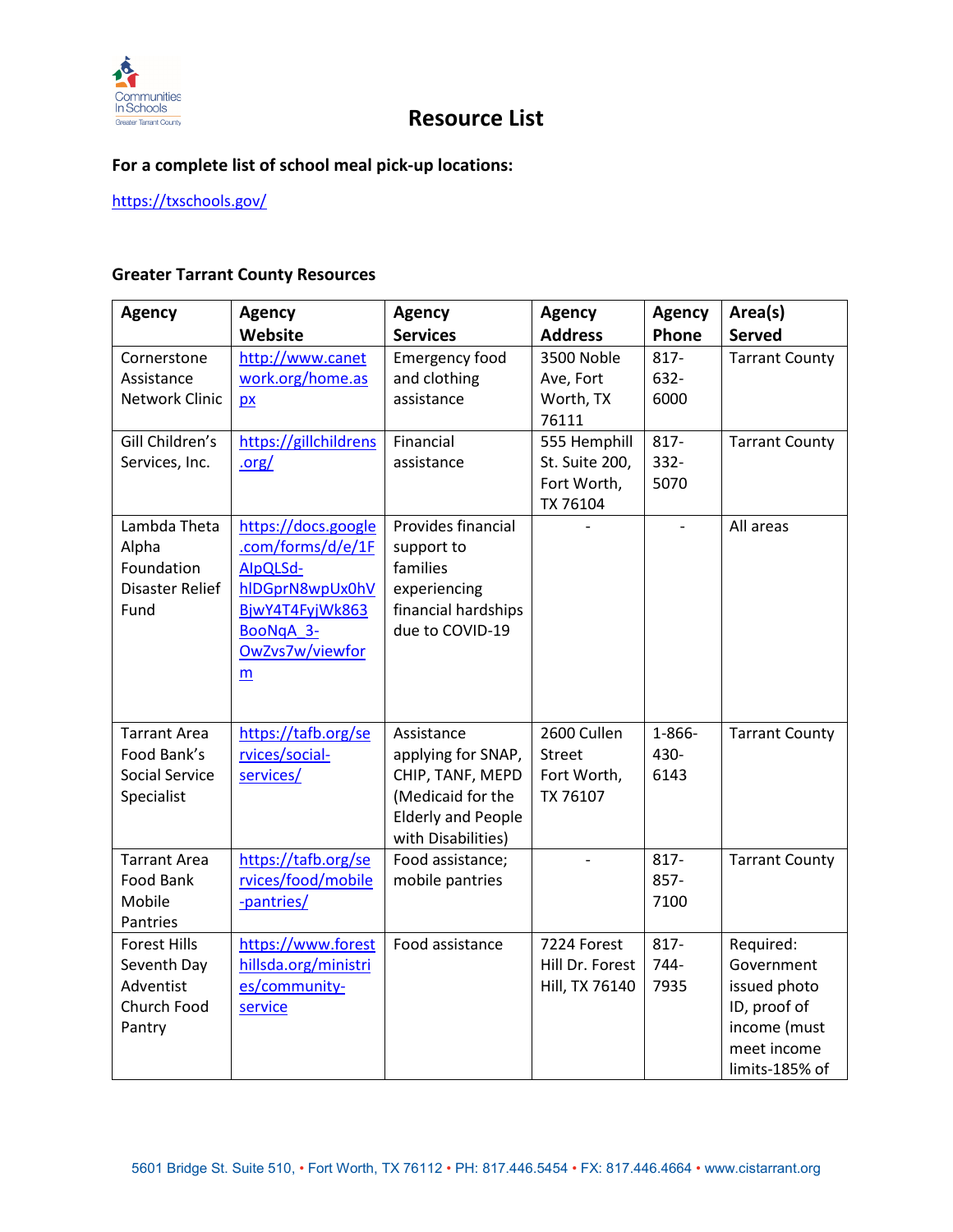

|                    |                    |                       |                   |         | federal poverty       |
|--------------------|--------------------|-----------------------|-------------------|---------|-----------------------|
|                    |                    |                       |                   |         | guidelines)           |
| Community          | https://cechope.or | Food assistance       | 6250 NE           | $817 -$ | <b>Tarrant County</b> |
| Enrichment         | g/                 |                       | Loop 820,         | $281 -$ |                       |
| Center             |                    |                       | North             | 1164    |                       |
|                    |                    |                       | Richland          |         |                       |
|                    |                    |                       | Hills, TX         |         |                       |
|                    |                    |                       | 76180             |         |                       |
| <b>MET Church</b>  | https://www.metc   | Food assistance.      | 11301 N.          | $817 -$ | <b>Tarrant County</b> |
| <b>Food Pantry</b> | hurch.com/food-    | Appointment           | Riverside Dr.     | 379-    |                       |
|                    | pantry-assistance  | required. Please      | Fort Worth,       | 4638    |                       |
|                    |                    | call Monday-          | TX 76244          |         |                       |
|                    |                    | Friday 9 AM-5 PM      |                   |         |                       |
|                    |                    | to schedule an        |                   |         |                       |
|                    |                    | appointment.          |                   |         |                       |
| Community          | https://www.com    | Food assistance.      | 12001 Katy        | $817 -$ | Tarrant County.       |
| Storehouse         | munitystorehouse.  | When you arrive       | Road Fort         | 431-    | Monday-               |
|                    | org/pantry         | at Community          | Worth, TX         | 3340    | Thursday 10           |
|                    |                    | Storehouse,           | 76244             |         | AM-4 PM &             |
|                    |                    | please park and       |                   |         | Friday 10AM-          |
|                    |                    | call our office       |                   |         | <b>12 PM</b>          |
|                    |                    | number to             |                   |         |                       |
|                    |                    | request an            |                   |         |                       |
|                    |                    | <b>Emergency Food</b> |                   |         |                       |
|                    |                    | Box. Please have      |                   |         |                       |
|                    |                    | photo ID ready.       |                   |         |                       |
| WestAid            | https://www.westa  | Food Pantry, Food     | 7940 Camp         | $817 -$ | Tarrant County.       |
|                    | id.org/            | assistance (one       | <b>Bowie West</b> | 737-    | Required:             |
|                    |                    | time assistance       | Fort Worth,       | 9338    | Photo ID, proof       |
|                    |                    | for families          | ТX                |         | of address            |
|                    |                    | outside of the        | 76116             |         | from within the       |
|                    |                    | area)                 |                   |         | last 6 months         |
| Community          | https://communityl | Food assistance;      | <b>TCC NW</b>     | $817 -$ | No                    |
| Food Market        | inkmission.org/    | drive up food         | Campus            | 847-    | documentation         |
|                    |                    | market                | 4801 Marine       | 4554    | or zip code           |
|                    |                    |                       | Creek Pkwy,       |         | requirements.         |
|                    |                    | <b>Community Food</b> | Fort Worth,       |         |                       |
|                    |                    | Market once a         | TX 76179          |         |                       |
|                    |                    | month                 |                   |         |                       |
|                    |                    | March 20              |                   |         |                       |
|                    |                    | April 17              |                   |         |                       |
|                    |                    | <b>May 14</b>         |                   |         |                       |
|                    |                    | See calendar for      |                   |         |                       |
|                    |                    | additional dates      |                   |         |                       |
|                    |                    | 8:30am-11:30am        |                   |         |                       |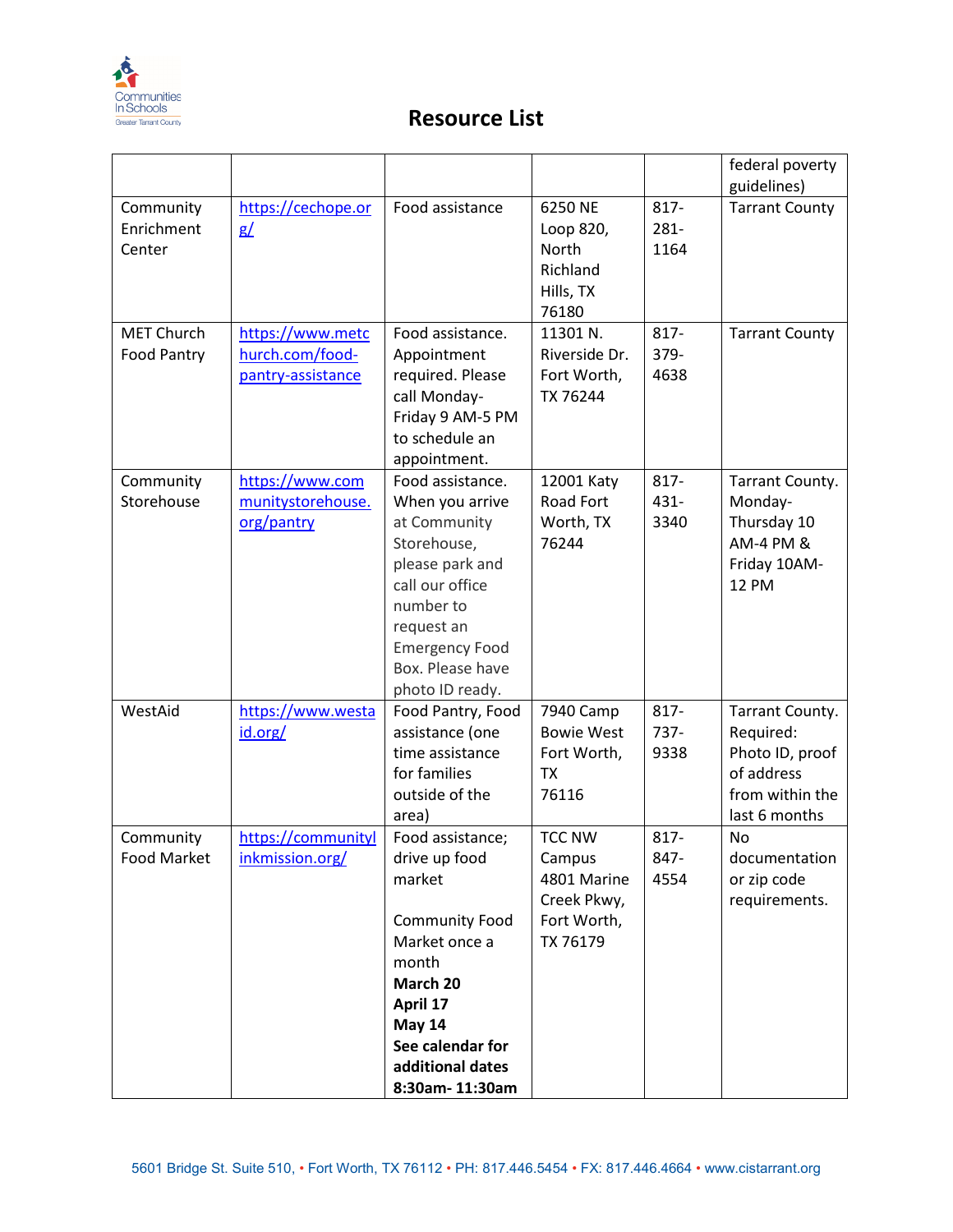

|                                                |                                                                | Bring your own<br>bag and boxes to<br>gather the food                                                                                                                                                                                                                                                                                                                                  |                                                |                            |                                                                                                                           |
|------------------------------------------------|----------------------------------------------------------------|----------------------------------------------------------------------------------------------------------------------------------------------------------------------------------------------------------------------------------------------------------------------------------------------------------------------------------------------------------------------------------------|------------------------------------------------|----------------------------|---------------------------------------------------------------------------------------------------------------------------|
| Southcliff<br>Church                           | https://www.faceb<br>ook.com/Southcliff<br>Thrive/             | items.<br>One time food<br>assistance<br>March 24, 2020<br>5:00-7:00 pm<br>A driver can arrive<br>at the church, stay<br>in the car, and be<br>given groceries<br>that will be<br>enough for several<br>healthy<br>meals. Because of<br>the need for social<br>distancing, it is<br>asked that<br>everyone remain<br>in the car and the<br>number of<br>passengers is at a<br>minimum. | 4100 SW<br>Loop 820<br>Fort Worth,<br>TX 76109 | $817 -$<br>924-<br>2241    | <b>Tarrant County</b>                                                                                                     |
| Tarrant<br>County<br>Human<br>Services         | http://access.tarra<br>ntcounty.com/en/h<br>uman-services.html | Assistance with<br>rent, utilities, and<br>mortgage, burial<br>assistance,<br>cremations, food,<br>hygiene items,<br>transportation on<br>a limited basis                                                                                                                                                                                                                              |                                                | $817 -$<br>$531 -$<br>5620 | <b>Tarrant County</b>                                                                                                     |
| Tarrant<br>County<br>Homelessness<br>Coalition | https://ahomewith<br>hope.org/                                 | Housing<br>Assistance                                                                                                                                                                                                                                                                                                                                                                  |                                                | $817 -$<br>996-<br>8800    | Tarrant County.<br>Information<br>and referrals<br>through phone<br>or text<br>available 8:30<br>AM-4:PM<br>Monday-Friday |
| Salvation<br>Army                              | www.salvationarm<br>ydfw.org                                   | Housing<br>assistance and<br>other services                                                                                                                                                                                                                                                                                                                                            | 1855 E.<br>Lancaster,                          | $817 -$<br>344-<br>1801    | All areas                                                                                                                 |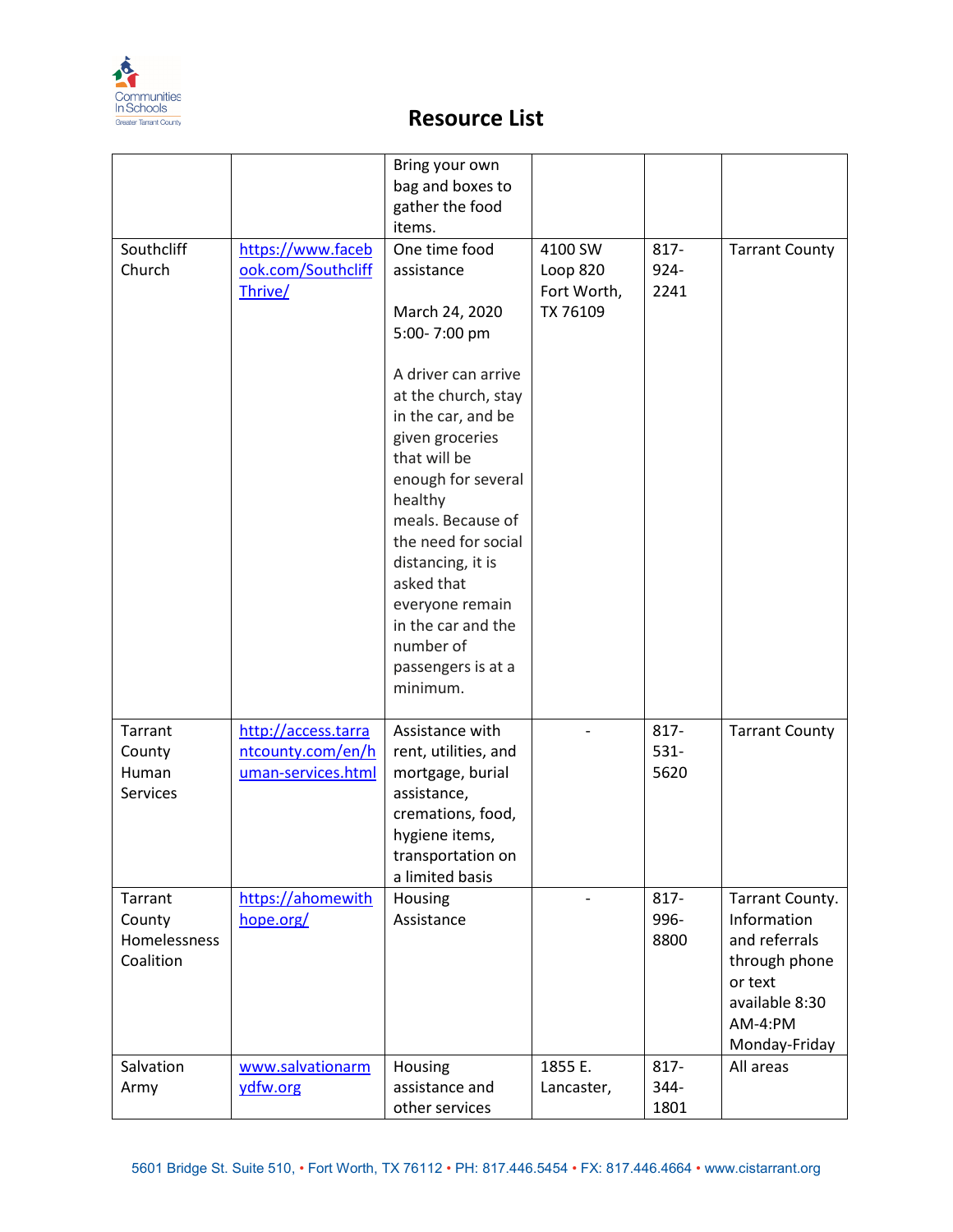

|                   |                    |                   | Fort Worth,   |          |                               |
|-------------------|--------------------|-------------------|---------------|----------|-------------------------------|
|                   |                    |                   | TX 76103      |          |                               |
| Presbyterian      | https://www.journ  | Housing           | 2400 Cypress  | 817-     | All areas.                    |
| Night Shelter     | eyhome.org/        | assistance        | St, Fort      | 632-     | Overnighters                  |
|                   |                    |                   | Worth, TX     | 7400     | will get a                    |
|                   |                    |                   | 76102         |          | bracelet and                  |
|                   |                    |                   |               |          | are sent to the               |
|                   |                    |                   |               |          | Convention                    |
|                   |                    |                   |               |          | Center.                       |
| Arlington Life    | http://www.arlingt | Housing           |               | $817 -$  | All areas.                    |
| Shelter           | onlifeshelter.org/ | assistance        |               | 548-     | Temporarily                   |
|                   |                    |                   |               | 9885     | relocated to                  |
|                   |                    |                   |               |          | Epworth                       |
|                   |                    |                   |               |          | United                        |
|                   |                    |                   |               |          | Methodist<br>Church's         |
|                   |                    |                   |               |          |                               |
|                   |                    |                   |               |          | Family Center.<br>Intakes are |
|                   |                    |                   |               |          | accepted 2 PM-                |
|                   |                    |                   |               |          | 4 PM daily.                   |
| <b>FW Housing</b> | Email:             | Housing           |               | Hotline: | Tarrant County.               |
| Authority         | customercare@fw    | assistance        |               | $817 -$  | Clients may                   |
|                   | hs.org             |                   |               | 333-     | mail                          |
|                   |                    |                   |               | 3452     | documents to                  |
|                   |                    |                   |               |          | the FWHS                      |
|                   |                    |                   |               |          | office or drop                |
|                   |                    |                   |               |          | them off in the               |
|                   |                    |                   |               |          | Drop Box                      |
|                   |                    |                   |               |          | located outside               |
|                   |                    |                   |               |          | the                           |
|                   |                    |                   |               |          | Administrative                |
|                   |                    |                   |               |          | Building.                     |
| SafeHaven of      | www.safehaventc.   | Housing           | 1100          | 24-Hour  | All areas                     |
| Tarrant           | org                | assistance and    | Hemphill St,  | Domesti  |                               |
| County            |                    | support for       | Ste 303, Fort | C        |                               |
|                   |                    | victims of        | Worth, TX     | Violence |                               |
|                   |                    | domestic violence | 76104         | Hotline: |                               |
|                   |                    |                   |               | 877-     |                               |
|                   |                    |                   |               | $701 -$  |                               |
|                   |                    |                   |               | 7233     |                               |
| One Safe          | https://www.onesa  | Intake and        |               | $817 -$  | All areas.                    |
| Place             | feplace.org/       | community         |               | $916 -$  | Available                     |
|                   |                    | referrals for     |               | 4323     | Monday-Friday                 |
|                   |                    | victims of        |               |          | 8 AM-5 PM.                    |
|                   |                    | domestic violence |               |          |                               |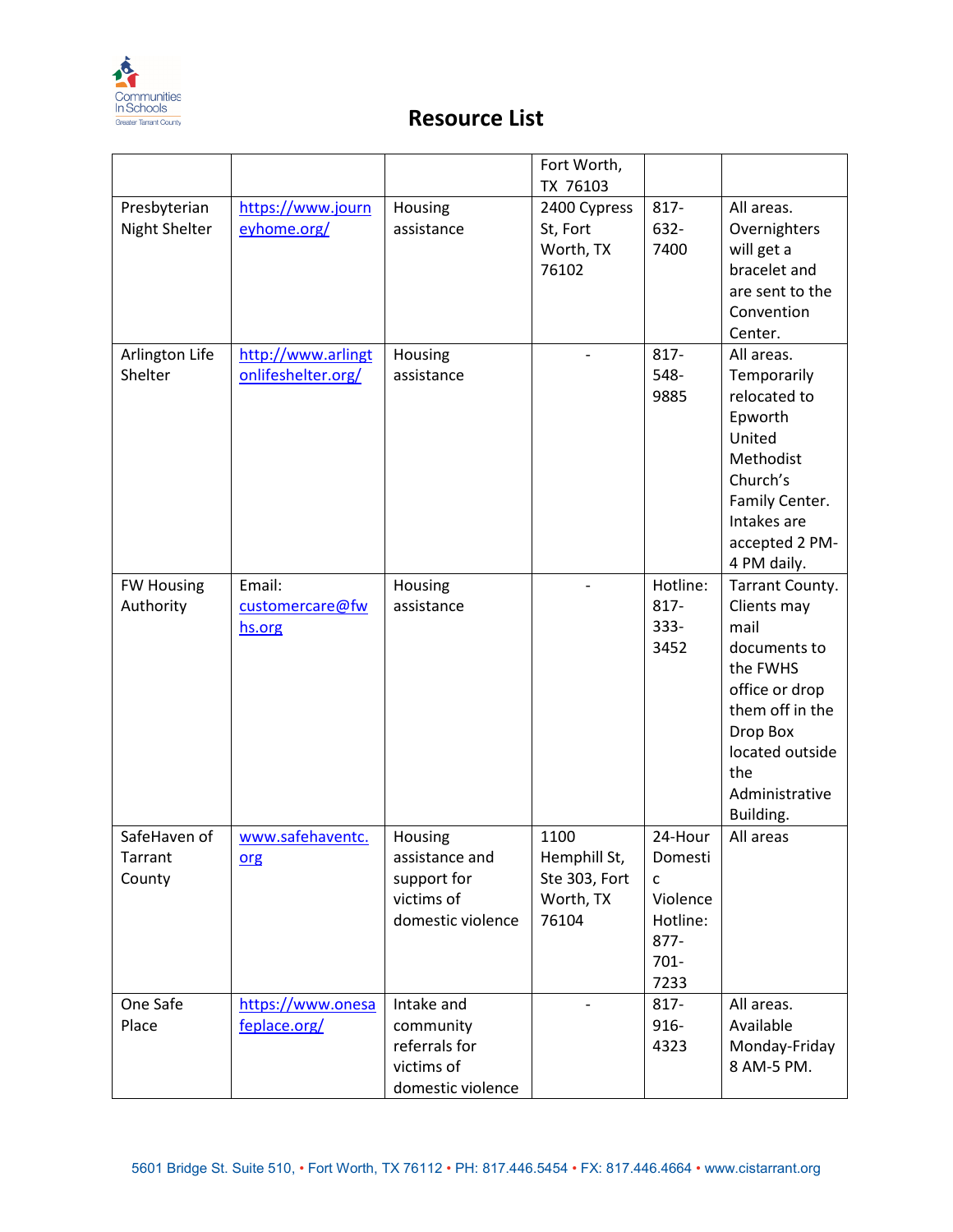

| Center for<br>Transforming<br>Lives | www.transformingl<br>ives.org | Financial<br>empowerment &<br>job assistance                                              | 512 W 4th St,<br>Fort Worth,<br>TX 76102             | $817 -$<br>$332 -$<br>6191              | Tarrant County.<br>Monday -<br>Friday 8:30 AM<br>$-4:30$ PM.                                                                                                                                                                       |
|-------------------------------------|-------------------------------|-------------------------------------------------------------------------------------------|------------------------------------------------------|-----------------------------------------|------------------------------------------------------------------------------------------------------------------------------------------------------------------------------------------------------------------------------------|
|                                     |                               |                                                                                           |                                                      |                                         |                                                                                                                                                                                                                                    |
| Broadway<br><b>Baptist Church</b>   | www.broadwaybc.<br>org        | Clothing and<br>financial<br>assistance                                                   | 305 W<br>Broadway<br>Ave, Fort<br>Worth, TX<br>76104 | $817 -$<br>336-<br>7464<br>ext.<br>8254 | All areas.<br>Clothing closet<br>available for<br>emergencies<br>only. Please<br>contact Dawn<br>Shepard at<br>817-336-5761<br>ext. 8239 and<br>we will do<br>what we can to<br>assist you in<br>the safest<br>manner<br>possible. |
| Christian                           | www.ccafortworth.             | Clothing and other                                                                        | 1903W                                                | $817 -$                                 | All areas                                                                                                                                                                                                                          |
| Community                           | com                           | hardship                                                                                  | Bowie St,                                            | $921 -$                                 |                                                                                                                                                                                                                                    |
| Assistance                          |                               | assistance                                                                                | Fort Worth,<br>TX 76110                              | 9622                                    |                                                                                                                                                                                                                                    |
| Catholic                            | www.catholiccharit            | Financial                                                                                 | 249 W                                                | $817 -$                                 | All areas                                                                                                                                                                                                                          |
| Charities                           | iesfortworth.org              | assistance                                                                                | Thornhill Dr,<br>Fort Worth,<br>TX 76115             | 534-<br>0814                            |                                                                                                                                                                                                                                    |
| <b>Texas Health</b>                 | https://hhs.texas.g           | Healthcare                                                                                | 7450 John T.                                         | $817 -$                                 | Tarrant County.                                                                                                                                                                                                                    |
| and Human                           | $ov/$                         | coverage                                                                                  | White Rd.                                            | $563-$                                  | Must be                                                                                                                                                                                                                            |
| <b>Services</b>                     |                               |                                                                                           | Fort Worth,                                          | 3800                                    | citizen/resident                                                                                                                                                                                                                   |
| Commission                          | https://www.dshs.t            | (TANF)                                                                                    | TX 76120                                             |                                         |                                                                                                                                                                                                                                    |
|                                     | exas.gov/coronavir            | (SNAP)                                                                                    |                                                      |                                         |                                                                                                                                                                                                                                    |
|                                     | $us/$                         | <b>Head Start-</b><br>children ages 3-4                                                   |                                                      |                                         |                                                                                                                                                                                                                                    |
|                                     |                               | <b>Child Care</b>                                                                         |                                                      |                                         |                                                                                                                                                                                                                                    |
|                                     |                               | Home Energy<br>Assistance<br>(financial<br>assistance for<br>home heating and<br>cooling) |                                                      |                                         |                                                                                                                                                                                                                                    |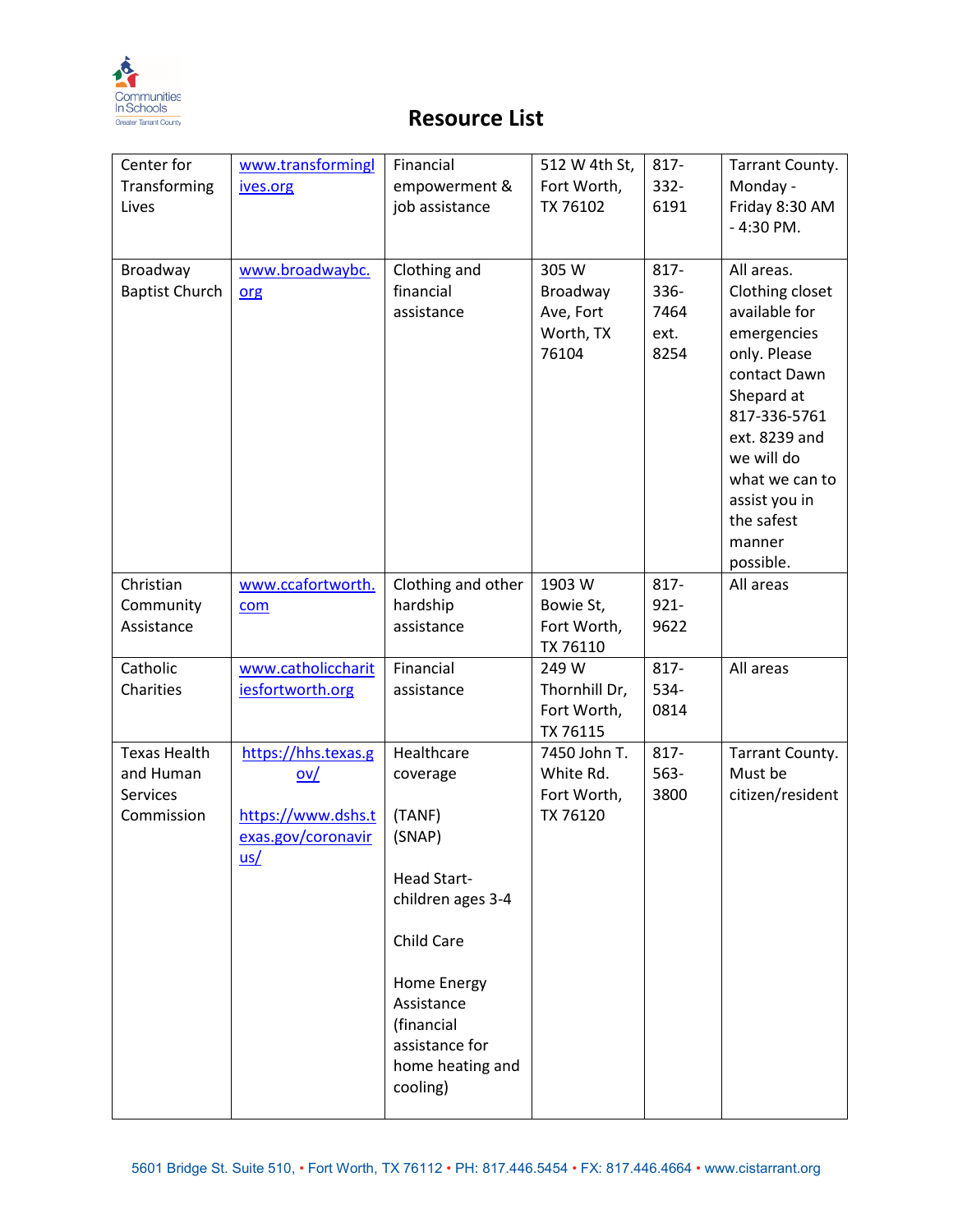

| <b>TXU Energy</b><br>Aid Program<br>211                                                         | https://www.txu.c<br>om/company/why-<br>txu-energy/energy-<br>aid.aspx<br>https://www.211te<br>xas.org/ | Programs for<br>veterans & seniors<br>Referrals to<br>assisted living<br>facilities/home<br>health<br>Assistance with<br>electricity bill<br>payment<br>Offering non-<br>medical assistance      |                                                                        | $1 - 800 -$<br>$242 -$<br>9913<br>211 | Texas<br>Texas                   |
|-------------------------------------------------------------------------------------------------|---------------------------------------------------------------------------------------------------------|--------------------------------------------------------------------------------------------------------------------------------------------------------------------------------------------------|------------------------------------------------------------------------|---------------------------------------|----------------------------------|
|                                                                                                 |                                                                                                         | with resources<br>and questions                                                                                                                                                                  |                                                                        |                                       |                                  |
| Aunt Bertha                                                                                     | https://www.auntb<br>ertha.com/                                                                         | Offering non-<br>medical assistance<br>with resources<br>and questions                                                                                                                           |                                                                        |                                       | Texas                            |
| Tarrant<br><b>County Public</b><br>Health<br>Department<br>Designated<br>Coronavirus<br>Hotline |                                                                                                         | Hotline for<br>Coronavirus<br>inquires within<br><b>Tarrant County</b>                                                                                                                           |                                                                        | $817 -$<br>248-<br>6299               | <b>Tarrant County</b>            |
| <b>Texas Health</b><br>Mobile Health<br>Unit                                                    | https://www.texas<br>health.org/en/Com<br>munity-<br>Health/Mobile-<br><b>Health</b>                    | Provides<br>screening services<br>Monday-Friday 9<br>AM-3 PM<br>including<br>mammograms,<br>pap smears,<br>prostate, colon<br>and skin. Also<br>provides well<br>exams for males<br>and females. |                                                                        | $1 - 855 -$<br>$318 -$<br>7696        | <b>Tarrant County</b>            |
| <b>JPS Clinic</b>                                                                               | https://www.jpshe<br>althnet.org/get-<br>care/services                                                  | Provides various<br>medical services.<br>Provides financial<br>resources for<br>medical services.                                                                                                | Various<br>locations<br>https://www.<br>jpshealthnet.<br>org/locations | $817 -$<br>$702 -$<br>3431            | <b>Greater Tarrant</b><br>County |
| <b>Nurse Family</b><br>Partnership                                                              | https://www.tarra<br>ntcounty.com/en/p<br>ublic-health/family-                                          | Home visiting<br>services for new<br>mothers.                                                                                                                                                    |                                                                        | 346-<br>$201 -$<br>3730               | <b>Greater Tarrant</b><br>County |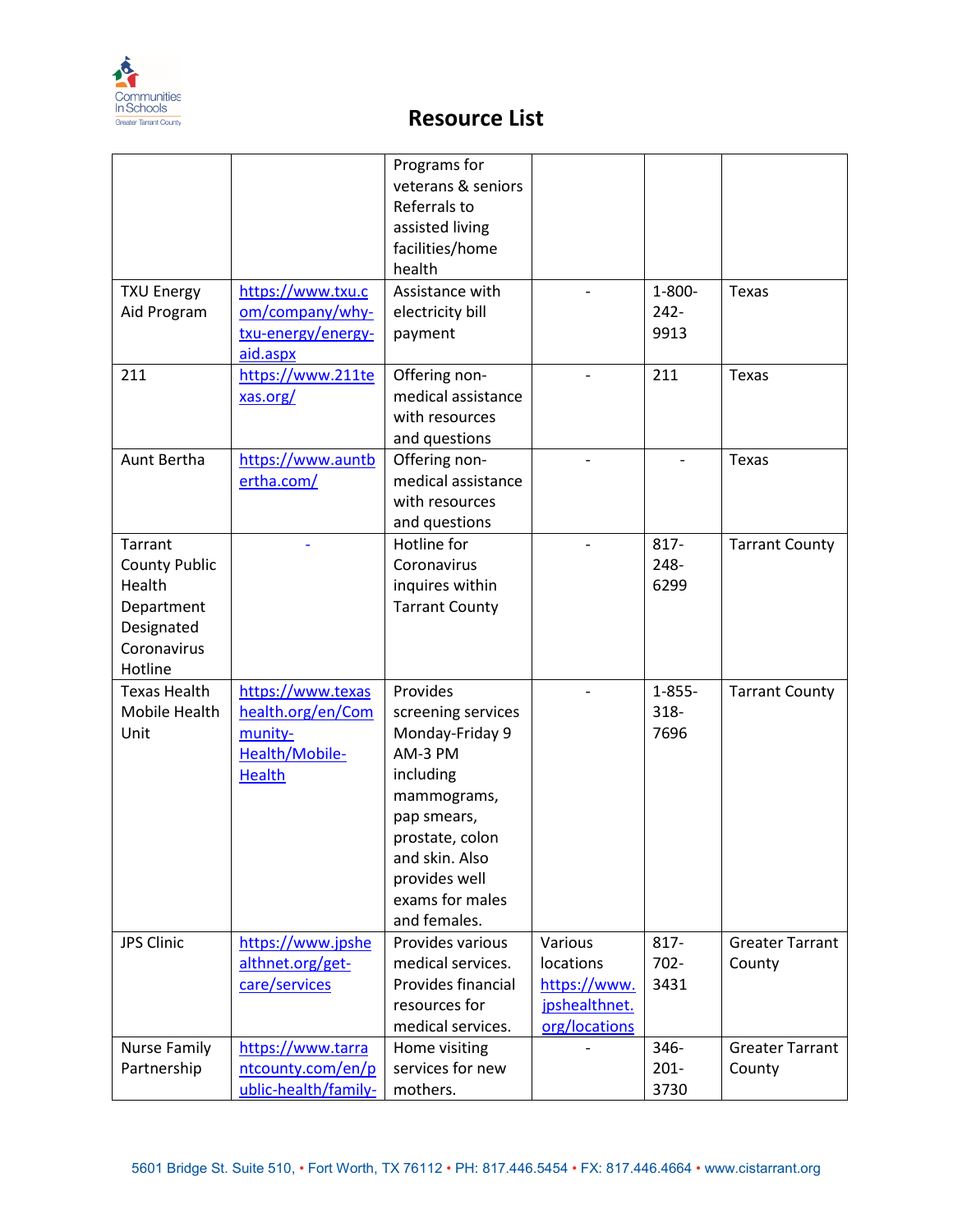

|                                               | health-<br>services/nurse-<br>family-<br>partnership.html                                                                                                                                                                                                                                                                                                                       |                                                                                                                                                                                                                    |                                                                        |                            |                                  |
|-----------------------------------------------|---------------------------------------------------------------------------------------------------------------------------------------------------------------------------------------------------------------------------------------------------------------------------------------------------------------------------------------------------------------------------------|--------------------------------------------------------------------------------------------------------------------------------------------------------------------------------------------------------------------|------------------------------------------------------------------------|----------------------------|----------------------------------|
| Pregnancy<br><b>Help Center</b>               | https://phcfw.org/i<br>ndex.php                                                                                                                                                                                                                                                                                                                                                 | Provides:<br>Pregnancy test,<br>Sonograms,<br>Parenting Classes,<br>Breastfeeding,<br>Support,<br>Infant Class,<br>Labor and Delivery<br>Class,<br>Support for the<br>loss of a child,<br>Post abortion<br>Support | 7700 Camp<br><b>Bowie West</b><br>Suite 120<br>Fort Worth,<br>TX 76116 | $817 -$<br>560-<br>2226    | <b>Greater Tarrant</b><br>County |
| Pregnancy<br>Lifeline                         | https://pregnancyli<br>feline.net/                                                                                                                                                                                                                                                                                                                                              | Provides<br>parenting classes,<br>material needs,<br>counseling and<br>pregnancy testing                                                                                                                           | 4747 Hulen<br><b>Street</b><br>Fort Worth,<br><b>Texas 76132</b>       | $817 -$<br>$292 -$<br>6449 | <b>Greater Tarrant</b><br>County |
| City of Fort<br>Worth Action<br>Partners      | https://fortworthte<br>xas.gov/cap/                                                                                                                                                                                                                                                                                                                                             | <b>Utility Assistance</b>                                                                                                                                                                                          |                                                                        | $817 -$<br>392-<br>5780    | Tarrant<br>County                |
| Cook<br>Children's<br>Emergency<br>Department | https://cookchildre<br>ns.org/Pages/defau<br>lt.aspx<br>https://www.check<br>upnewsroom.com/<br>dont-rush-to-the-<br>doctors-office-<br>heres-what-to-do-<br>if-you-suspect-<br>your-child-has-<br>covid-<br>19/?utm_source=F<br>acebook&utm me<br>dium=OrganicSocia<br><b>I&amp;utm</b> campaign=<br>COVID19Release&u<br>tm term=March 2<br>020&utm_content<br>=COVID19Release | Emergency room<br>services                                                                                                                                                                                         | 886 6th Ave,<br>Fort Worth,<br>TX 76104                                | 682-<br>885-<br>4095       | All areas                        |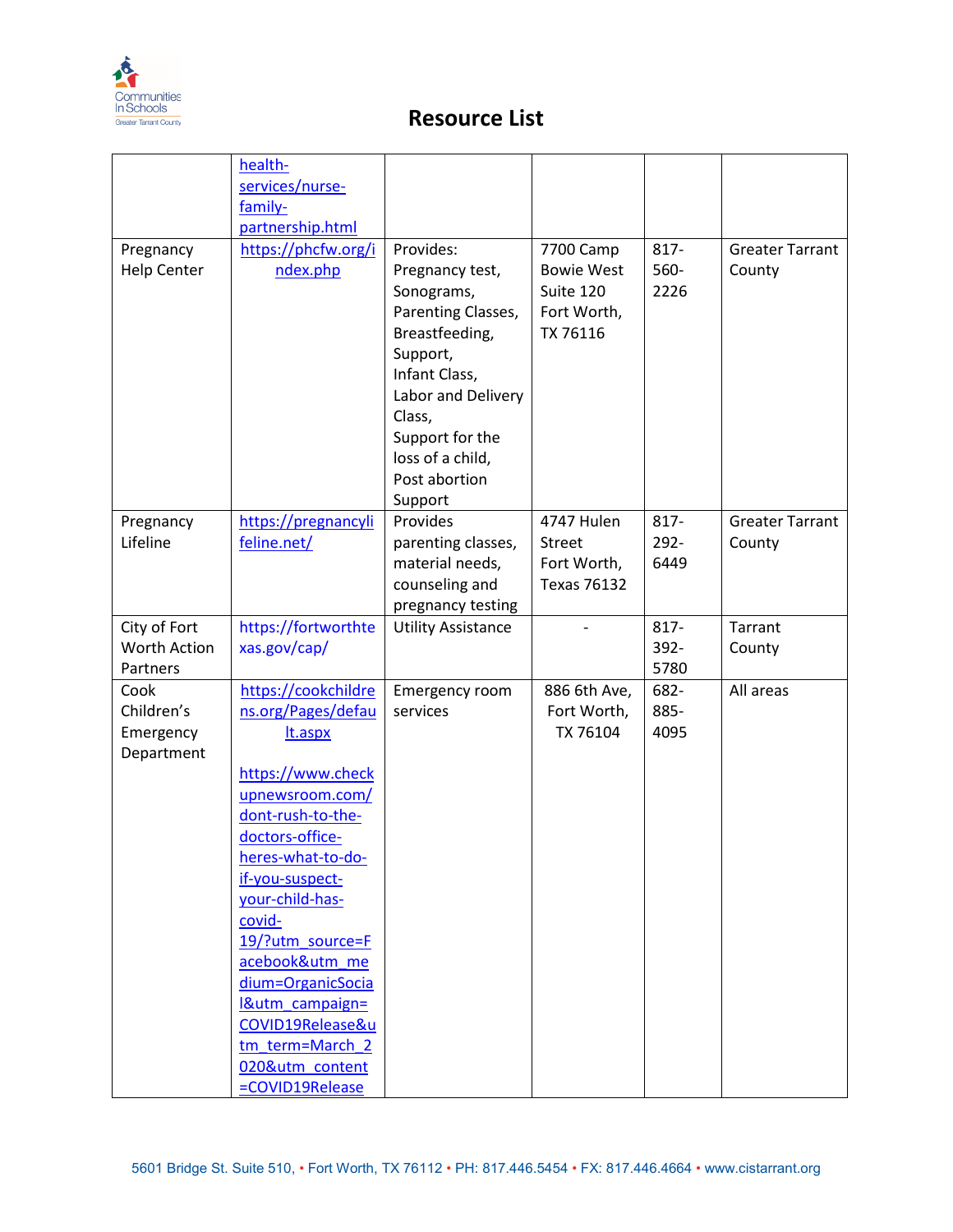

| Community           | https://fpcfw.org/s | Food and clothing              | 1516           | $817 -$ | <b>Tarrant County</b> |
|---------------------|---------------------|--------------------------------|----------------|---------|-----------------------|
| Crossroads          | erve/community-     | assistance,                    | Hemphill,      | $921 -$ |                       |
|                     | crossroads-         | formula and                    | Fort Worth,    | 3995    |                       |
|                     | outreach-center/    | diaper assistance,             | TX 76104       |         |                       |
|                     |                     | and dental clinic              |                |         |                       |
| <b>First Street</b> | https://fumcfw.org  | Monthly food                   | 801 West 1st   | 817-    | <b>Tarrant County</b> |
| Methodist           | /mission/#list      | assistance.                    | St, Fort       | $335 -$ |                       |
| Mission             |                     | Wednesday &                    | Worth, TX      | 6080    |                       |
|                     |                     | Thursday 10 AM-1               | 76102          |         |                       |
|                     |                     | PM. Picture ID                 |                |         |                       |
|                     |                     | required for all               |                |         |                       |
|                     |                     | adults in the                  |                |         |                       |
|                     |                     | household. Proof               |                |         |                       |
|                     |                     | of residency (30               |                |         |                       |
|                     |                     | days old or less).             |                |         |                       |
|                     |                     | Housing program                |                |         |                       |
|                     |                     | participants                   |                |         |                       |
|                     |                     | please bring letter            |                |         |                       |
|                     |                     | from case worker               |                |         |                       |
|                     |                     | that includes your             |                |         |                       |
|                     |                     |                                |                |         |                       |
|                     |                     | name, DOB,<br>current address, |                |         |                       |
|                     |                     | and a statement                |                |         |                       |
|                     |                     |                                |                |         |                       |
|                     |                     | explaining you are             |                |         |                       |
|                     |                     | in housing                     |                |         |                       |
|                     |                     | program.                       |                |         |                       |
|                     |                     | Infant formula,                |                |         |                       |
|                     |                     | milk, diapers, and             |                |         |                       |
|                     |                     | clothing are                   |                |         |                       |
|                     |                     | available as well.             |                |         |                       |
|                     |                     | Please see                     |                |         |                       |
|                     |                     | website for                    |                |         |                       |
|                     |                     | details.                       |                |         |                       |
| Community           | https://communityl  | Food assistance                | 300 S.         | 817-    | <b>Tarrant County</b> |
| <b>Link Mission</b> | inkmission.org/     | and personal care              | Belmont St,    | 847-    |                       |
|                     |                     | items                          | Saginaw, TX    | 4554    |                       |
|                     |                     |                                | 76179          |         |                       |
| Mission             | https://missionarli | Food and clothing              | 210 W. South   | $817 -$ | <b>Tarrant County</b> |
| Arlington           | ngton.org/services- | assistance,                    | St, Arlington, | $277 -$ |                       |
|                     | we-provide/         | financial                      | TX 76010       | 6620    | Monday-Friday         |
|                     |                     | assistance,                    |                |         | 8:30 AM-5 PM          |
|                     |                     | furniture and                  |                |         | and Saturdays         |
|                     |                     | appliances, needs              |                |         | 9 AM-2 PM.            |
|                     |                     | for home.                      |                |         |                       |
|                     |                     | Emergency                      |                |         |                       |
|                     |                     | assistance hours               |                |         |                       |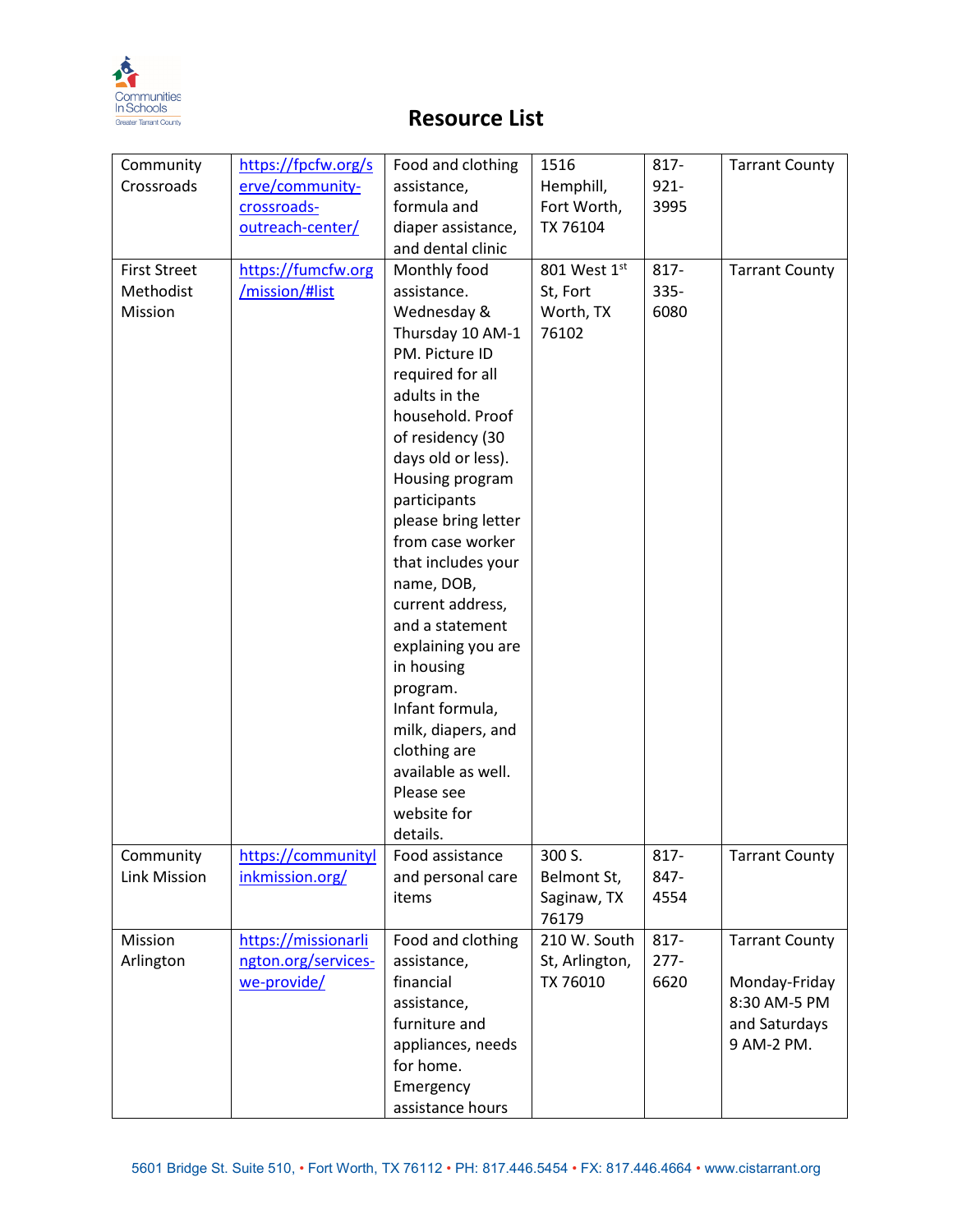

### **Azle ISD Area Resources**

| <b>Agency</b>                                                                   | <b>Agency</b>                                  | <b>Agency</b>                                                                                                                                                                        | <b>Agency</b>                                        | <b>Agency</b>                      | Area(s)       |
|---------------------------------------------------------------------------------|------------------------------------------------|--------------------------------------------------------------------------------------------------------------------------------------------------------------------------------------|------------------------------------------------------|------------------------------------|---------------|
|                                                                                 | Website                                        | <b>Services</b>                                                                                                                                                                      | <b>Address</b>                                       | Phone                              | <b>Served</b> |
| Azle Lions<br>Club (ONE<br>Azle)                                                | https://e-<br>clubhouse.org/sites/<br>azle tx/ | Clothing<br>Assistance                                                                                                                                                               | 412<br>Commerce<br>Street, Azle,<br>TX 76020         | 817-343-<br>3076                   | Azle          |
| Community<br>Caring<br>Center                                                   | http://communitycar<br>ingcenter.com/          | Food assistance<br>drive thru services<br>only<br>Mon, Tues, Wed,<br>Fri 9a-11:30a,<br>Thurs 4-6:30p                                                                                 | 317<br>Commerce<br>Street, Azle,<br>TX 76020         | 817-270-<br>2962                   | Azle          |
| <b>First Baptist</b><br>Church<br><b>Castle Hills</b>                           | https://chbcazle.com<br>/site/cs/Index.asp     | Food Pantry; 3rd<br>Thursday of<br>month<br>9a-12p                                                                                                                                   | 401 Beverly<br>Rd, Azle, TX<br>76020                 | 817-237-<br>7086                   | Azle          |
| Life and<br><b>Liberty Food</b><br>Pantry -<br>Crossing<br>Fellowship<br>Church | https://crossingfello<br>wship.org/            | <b>Food Pantry</b><br>1st Tues, 1-5p<br>inside the<br>building, 4th Tues,<br>4-6p in the<br>parking lot or call<br>if emergency food<br>is needed other<br>than the times<br>listed. | <b>120 E Main</b><br>Street, Azle,<br>TX 76020       | 817-406-<br>4577                   | Azle          |
| Our House                                                                       | $\overline{a}$                                 | <b>Food Pantry</b><br>Mon-Fri, 8a-4p,<br>2nd Tues, 4-6p                                                                                                                              | 195 W. Reno<br>Road, Azle,<br>TX 76020               | 817-221-<br>2500<br>x101 or<br>102 | Azle          |
| Positive<br>Impact                                                              | $\overline{\phantom{0}}$                       | Food assistance;<br>drive-thru<br>Free meal Wed &<br>Sat 4-7p                                                                                                                        | 1300 Liberty<br>School Road,<br>Pelican Bay<br>76020 | 817-333-<br>9087                   | Azle          |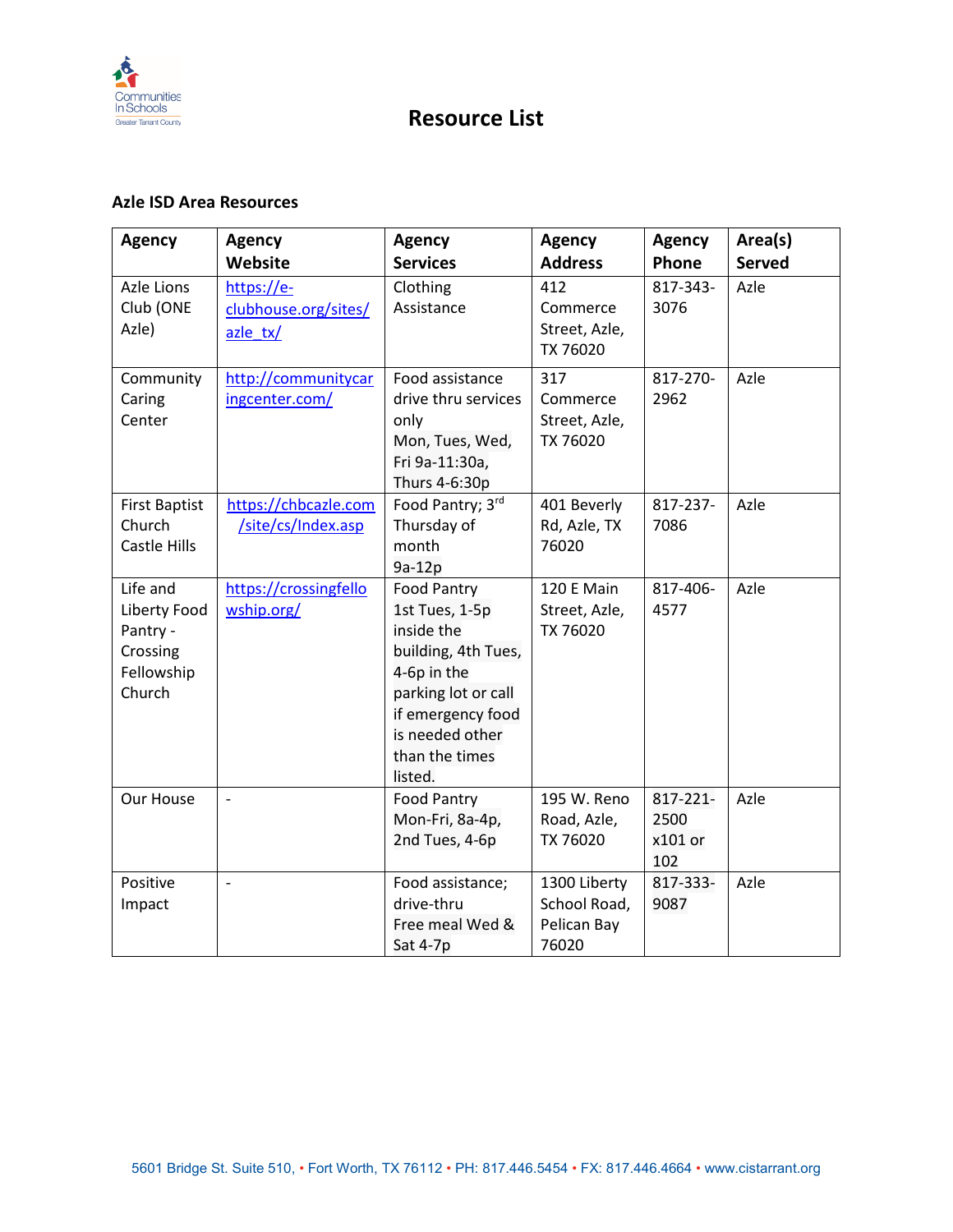

#### **Birdville ISD Area Resources**

| <b>Agency</b> | Agency                               | Agency          | Agency         | Agency       | Area(s) |
|---------------|--------------------------------------|-----------------|----------------|--------------|---------|
|               | Website                              | <b>Services</b> | <b>Address</b> | <b>Phone</b> | Served  |
|               | See Greater Tarrant County Resources |                 |                |              |         |

#### **Burleson ISD Area Resources**

| <b>Agency</b>   | <b>Agency</b>       | <b>Agency</b>          | <b>Agency</b>            | <b>Agency</b> | Area(s)       |
|-----------------|---------------------|------------------------|--------------------------|---------------|---------------|
|                 | Website             | <b>Services</b>        | <b>Address</b>           | Phone         | <b>Served</b> |
| Harvest         | https://www.yourhar | Food assistance,       | 349 NW                   | 817-295-      | 76028,        |
| House           | vesthouse.org/page3 | Clothing vouchers,     | Renfro                   | 6252          | 76058,        |
|                 | .html#accordion1-14 | Prescription           | Burleson, TX             |               | 76009,        |
|                 |                     | assistance             | 76028                    |               | 76061,        |
|                 |                     |                        |                          |               | 76059,        |
|                 |                     | Documentation          | Tuesday: 10              |               | 76044,        |
|                 |                     | Required:              | AM-PM                    |               | 76031,        |
|                 |                     | Picture ID             | Wednesday-               |               | 76033,        |
|                 |                     | <b>Social Security</b> | Friday: 10               |               | 76050,        |
|                 |                     | Card or Birth          | AM-2 PM. .               |               | 76084,        |
|                 |                     | Certificate for        |                          |               | 76093         |
|                 |                     | each household         |                          |               |               |
|                 |                     | member                 |                          |               |               |
|                 |                     | Proof of Income        |                          |               |               |
| City of         | $\overline{a}$      | Hotline for COVID      | $\overline{\phantom{a}}$ | 682-312-      | Burleson      |
| <b>Burleson</b> |                     | 19 resources           |                          | 2780          |               |
| COVID-19        |                     |                        |                          |               |               |
| Resource        |                     |                        |                          |               |               |
| Hotline         |                     |                        |                          |               |               |
| Johnson         | https://www.jcsud.c | Financial              |                          | 817-760-      | Johnson       |
| County          | om/                 | assistance for         |                          | 5200          | County        |
| Johnson         |                     | water bill             |                          |               |               |
| County          |                     |                        |                          |               |               |
| Special         |                     |                        |                          |               |               |
| Utility         |                     |                        |                          |               |               |
| District        |                     |                        |                          |               |               |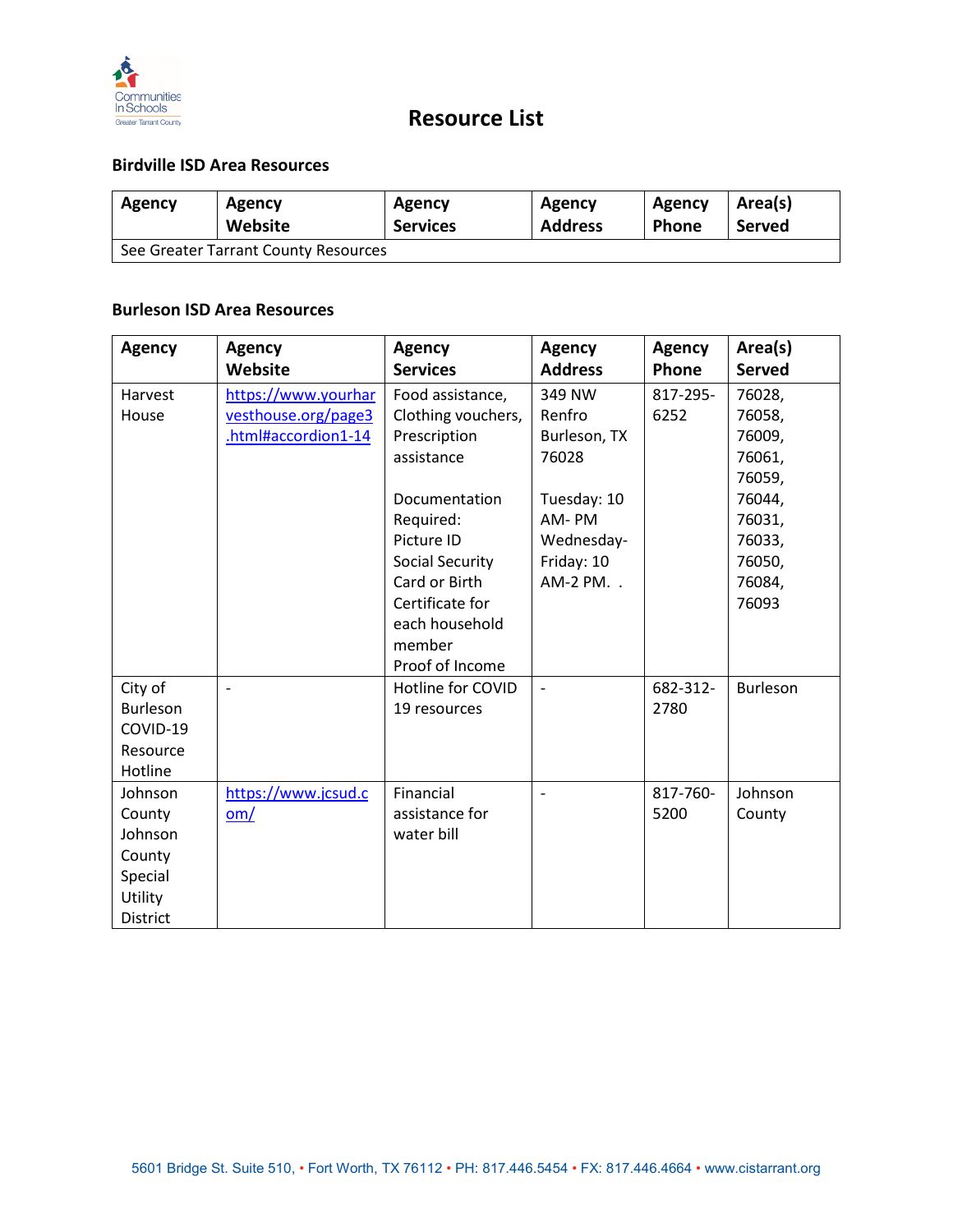

### **Crowley ISD Area Resources**

| <b>Agency</b> | Agency<br>Website      | Agency<br><b>Services</b> | <b>Agency</b><br><b>Address</b> | Agency<br><b>Phone</b> | Area(s)<br><b>Served</b> |
|---------------|------------------------|---------------------------|---------------------------------|------------------------|--------------------------|
| Crowley       | https://crowleyhouseof | Food Assistance ad        | 200 N                           | $(817)$ 297-           | City of                  |
| House of      | hope.org/              | financial assistance      | Magnolia St.,                   | 6400                   | Crowley                  |
| Hope          |                        |                           | Crowley, TX                     |                        | residents                |
|               |                        |                           | 76036                           |                        |                          |

#### **Everman ISD Area Resources**

| <b>Agency</b>  | <b>Agency</b> | <b>Agency</b>     | <b>Agency</b>  | <b>Agency</b> | Area(s)       |
|----------------|---------------|-------------------|----------------|---------------|---------------|
|                | Website       | <b>Services</b>   | <b>Address</b> | Phone         | <b>Served</b> |
| Everman        |               | Food assistance.  | Johnson Park   |               | All areas     |
| Food Pantry    |               | Third Thursday of | 633 Everman    |               |               |
| <b>Express</b> |               | every month.      | Pkwy,          |               |               |
|                |               | Please bring your | Everman, TX    |               |               |
|                |               | own bags or boxes | 76140          |               |               |
|                |               | to carry food.    |                |               |               |
| First          |               | Food assistance   | 501 W.         | 817-293-      | 1st, 3rd, and |
| Everman        |               |                   | Barron St,     | 1694          | 5th Monday    |
| <b>Baptist</b> |               |                   | Everman, TX    |               | of each       |
| Church         |               |                   | 76140          |               | month. 10     |
|                |               |                   |                |               | AM-1 PM.      |
|                |               |                   |                |               | (Only         |
|                |               |                   |                |               | available for |
|                |               |                   |                |               | Everman       |
|                |               |                   |                |               | residents and |
|                |               |                   |                |               | EISD student) |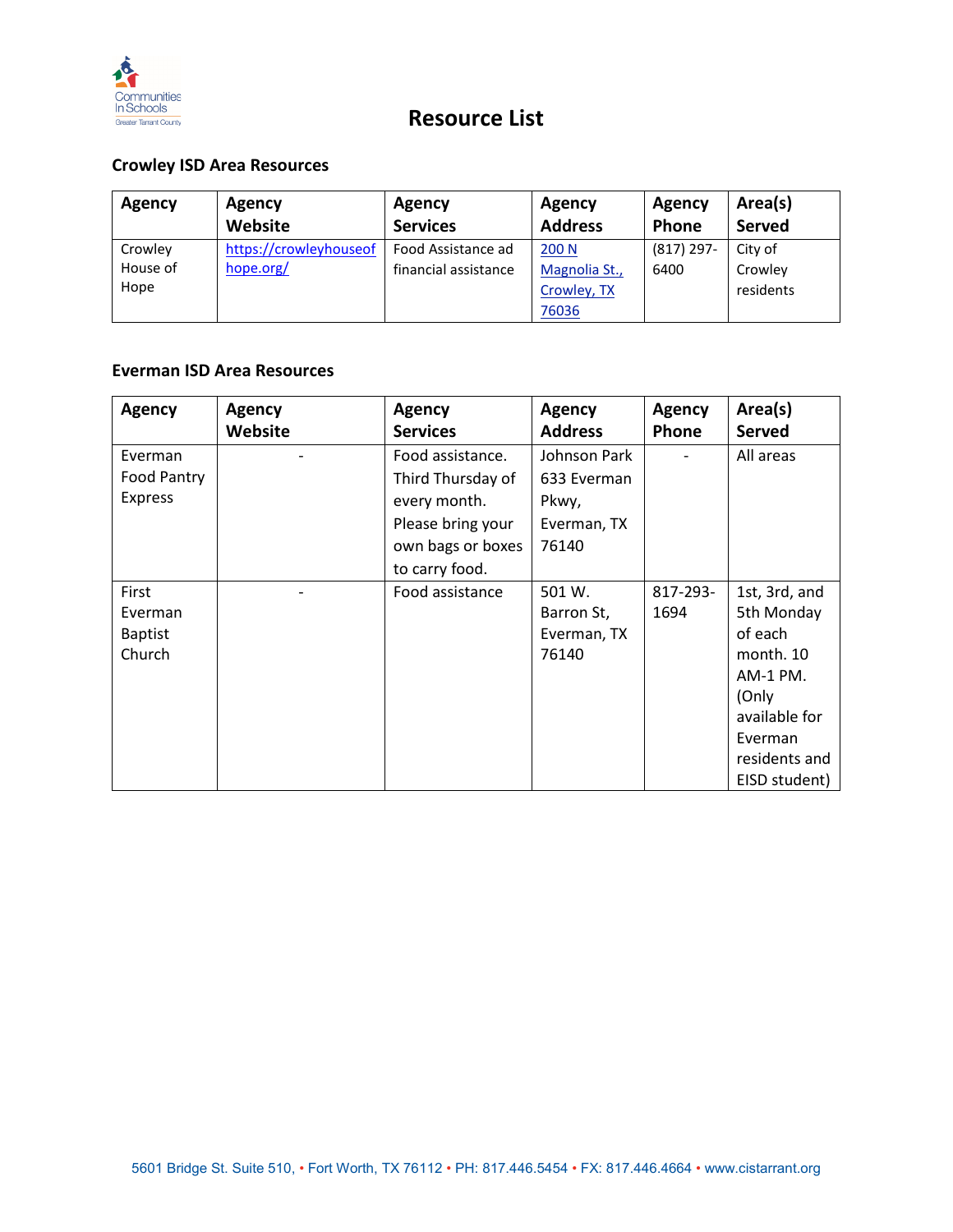

#### **Fort Worth ISD Area Resources**

| <b>Agency</b> | <b>Agency</b>        | <b>Agency</b>      | <b>Agency</b>  | <b>Agency</b> | Area(s)        |
|---------------|----------------------|--------------------|----------------|---------------|----------------|
|               | Website              | <b>Services</b>    | <b>Address</b> | Phone         | <b>Served</b>  |
| Restoration   | https://restorefortw | Clothing closet    | 3452           | 682-385-      | West Side of   |
| Ministries    | orth.org             | Food pantry (1st   | Williams Rd,   | 9189          | Fort Worth     |
|               |                      | Saturday of each   | Benbrook TX,   |               |                |
|               |                      | month March-       | 76116          |               |                |
|               |                      | December)          |                |               |                |
|               |                      | Housing, utilities |                |               |                |
|               |                      | and employment     |                |               |                |
|               |                      | assistance         |                |               |                |
|               |                      |                    |                |               |                |
| North East    |                      | Emergency aid      | 40 churches    | 817-759-      | <b>North</b>   |
| Emergency     |                      | provided by a      | in Northeast   | 1506          | Richland       |
| Distribution  |                      | church coalition   | Tarrant        |               | Hills, Haltom  |
| West          |                      |                    | County         |               | City, Richland |
| (N.E.E.D.     |                      |                    |                |               | Hills,         |
| West)         |                      |                    |                |               | Watauga and    |
|               |                      |                    |                |               | Fort Worth's   |
|               |                      |                    |                |               | Riverside      |
| Helping       | http://www.riveroak  | Food and clothing  | 1515 Long      | 817-624-      | Serves area    |
| Hands         | sbc.org/ROBC/Minist  | assistance. First  | Avenue         | 3918          | codes 76106,   |
| Ministry      | ries.html            | Wednesday of       | Fort Worth     |               | 76114, and     |
|               |                      | every month 1      | TX, 76114      |               | 76135          |
|               |                      | PM-2:30 PM.        |                |               |                |
|               |                      | Proof of residency |                |               |                |
|               |                      | required.          |                |               |                |

### **Granbury ISD Area Resources**

| Agency                               | Agency  | Agency          | Agency         | Agency | Area(s) |  |
|--------------------------------------|---------|-----------------|----------------|--------|---------|--|
|                                      | Website | <b>Services</b> | <b>Address</b> | Phone  | Served  |  |
| See Greater Tarrant County Resources |         |                 |                |        |         |  |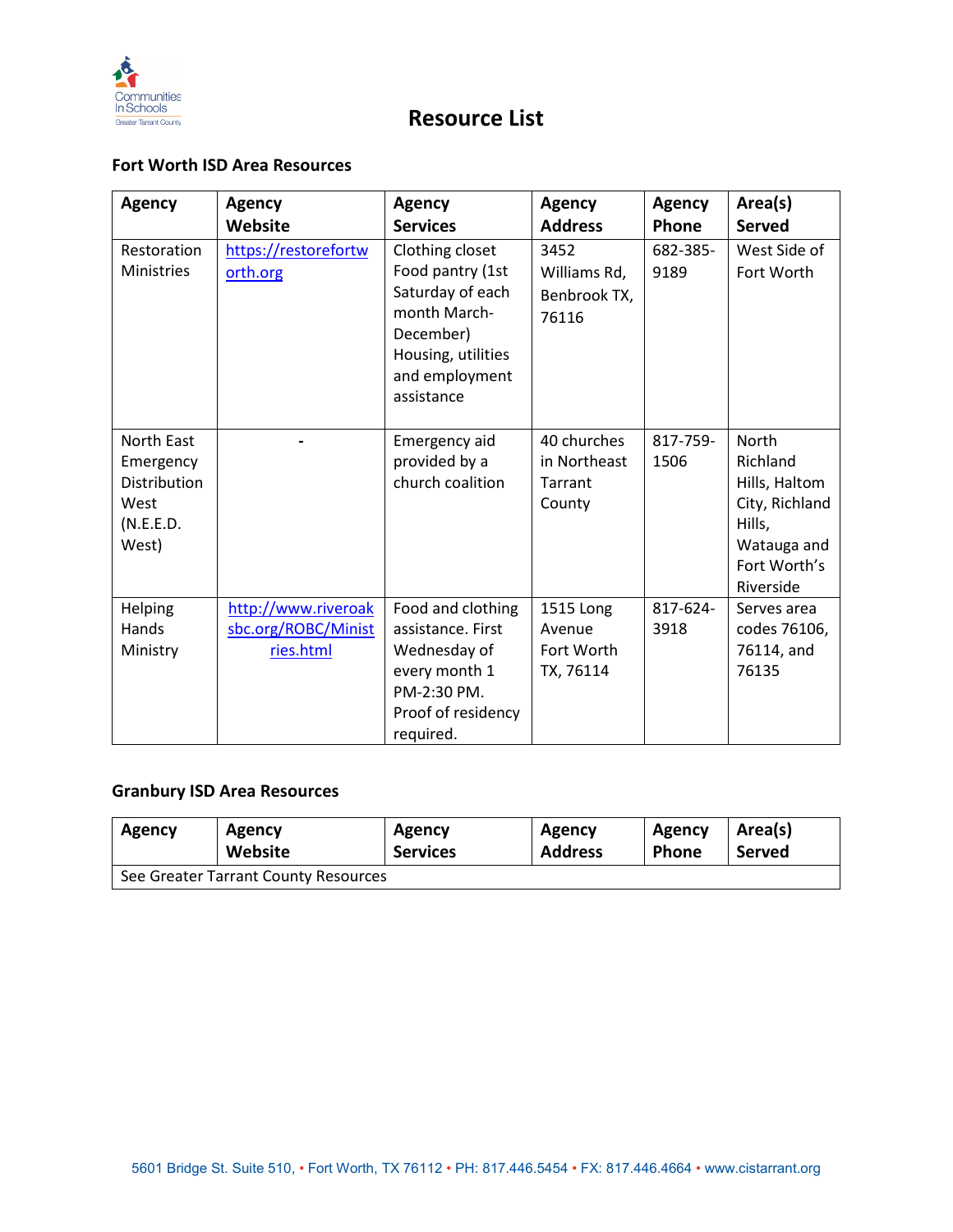

#### **HEB ISD Area Resources**

| <b>Agency</b>                                                     | <b>Agency</b>                                                               | <b>Agency</b>                                                                                                                                                                                                                                 | <b>Agency</b><br><b>Address</b>                                                                                | <b>Agency</b>             | Area(s)<br><b>Served</b>                                     |
|-------------------------------------------------------------------|-----------------------------------------------------------------------------|-----------------------------------------------------------------------------------------------------------------------------------------------------------------------------------------------------------------------------------------------|----------------------------------------------------------------------------------------------------------------|---------------------------|--------------------------------------------------------------|
| Mission<br>Central                                                | Website<br>https://missioncentr<br>altx.org/                                | <b>Services</b><br><b>Food Pantry</b><br>You would<br>normally have to<br>go through an<br>intake process but<br>at the moment<br>families can show<br>up and be served<br>after verbally<br>stating what their<br>address and<br>income are. | 740 E<br>Pipeline Rd,<br>Hurst, TX<br>76053<br>Temporary<br>Hours:<br>Tuesday-<br>Friday:<br>12:30-3:30<br>pm. | Phone<br>817-595-<br>0011 | Hurst, Euless,<br><b>Bedford</b>                             |
| <b>Euless First</b><br>United<br>Methodist<br>Church              | https://www.fumchu<br>rst.org/                                              | Food Pantry: 3rd<br>Tuesday of every<br>month: 4:30-6:30<br>pm.<br>Financial<br>Assistance                                                                                                                                                    | 106 N. Main<br>Street in<br>Euless.                                                                            | 817-283-<br>4421          | Tarrant                                                      |
| NEED (North<br>East<br>Emergency<br>Distribution)                 |                                                                             | Food Pantry<br>Electric pay<br>assistance (TXU):<br>they can help<br>once a year.                                                                                                                                                             | 424 W.<br><b>Bedford</b><br>Euless, Rd.<br>Hurst, TX<br>76053                                                  | 817-280-<br>0286          | Tarrant                                                      |
| Community<br>Pantry at<br>Martin<br>United<br>Methodist<br>Church | https://www.martin<br>methodist.org/                                        | Hygiene items,<br>cleaning supplies,<br>diapers depending<br>on availability                                                                                                                                                                  | 2621 Bedford<br>Rd., Bedford,<br>TX. 76021                                                                     | 817-354-<br>9038          | <b>HEB</b>                                                   |
| Saint John's<br>Outreach                                          | https://sjtanrh.com/<br>get-help<br>https://sjtanrh.com/s<br>ocial-ministry | Financial<br>Assistance<br>Calls will be taken<br>starting MONDAY<br>APRIL 6th                                                                                                                                                                | 7341<br>Glenview Dr,<br><b>North</b><br>Richland<br>Hills, TX<br>76180                                         | 817-284-<br>5912          | Zip codes:<br>76053,<br>76054,<br>76117,<br>76118,<br>76180, |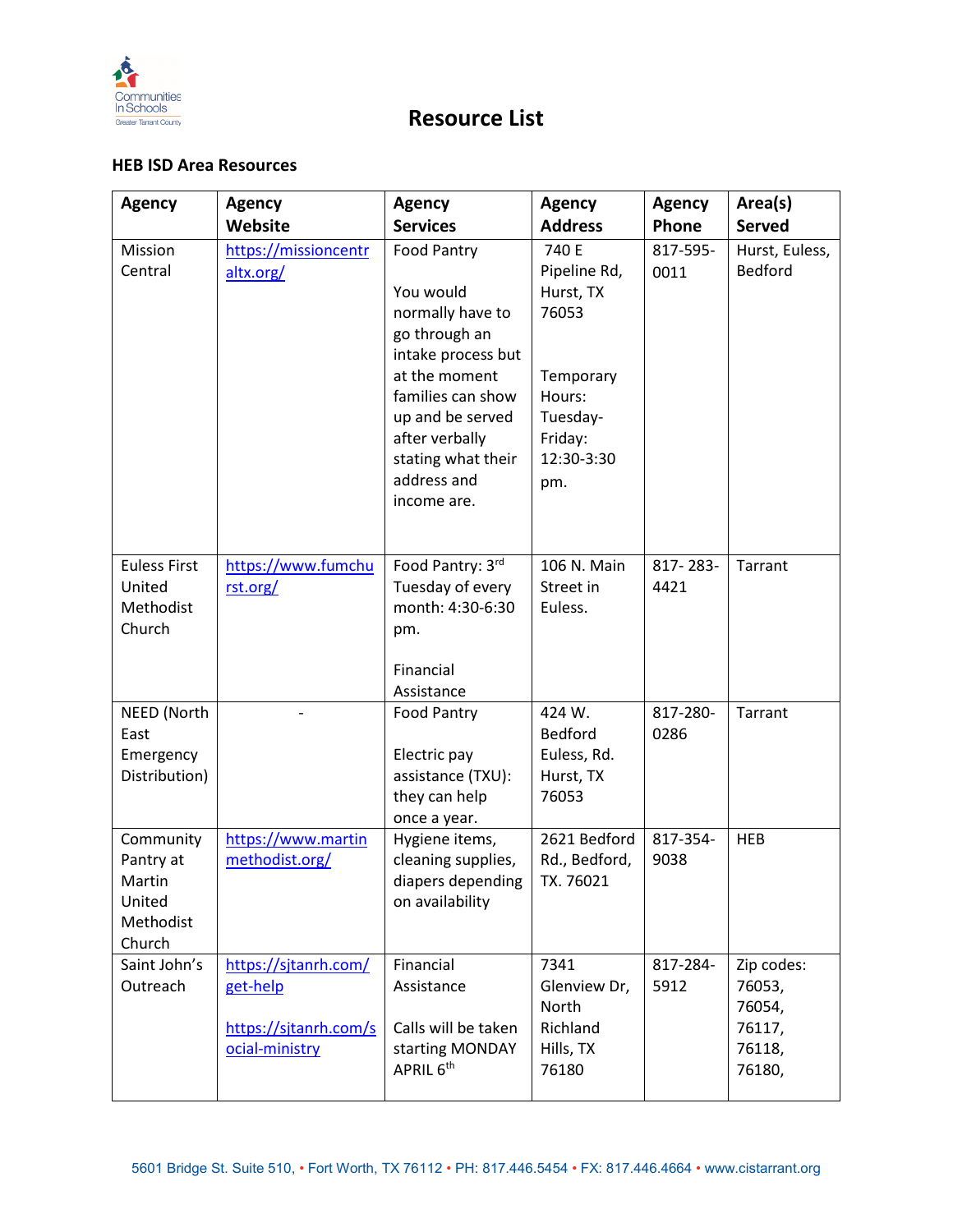

|  |  | 76197<br>and<br>---      |
|--|--|--------------------------|
|  |  | .111<br>$  -$<br>ᄀᆮ<br>. |

#### **IDEA ISD Area Resources**

| Agency                               | Agency  | Agency          | Agency         | Agency       | Area(s)       |  |
|--------------------------------------|---------|-----------------|----------------|--------------|---------------|--|
|                                      | Website | <b>Services</b> | <b>Address</b> | <b>Phone</b> | <b>Served</b> |  |
| See Greater Tarrant County Resources |         |                 |                |              |               |  |

#### **Keller ISD Area Resources**

| Agency                               | Agency  | <b>Agency</b>   | <b>Agency</b>  | Agency       | Area(s) |  |
|--------------------------------------|---------|-----------------|----------------|--------------|---------|--|
|                                      | Website | <b>Services</b> | <b>Address</b> | <b>Phone</b> | Served  |  |
| See Greater Tarrant County Resources |         |                 |                |              |         |  |

#### **Kennedale ISD Area Resources**

| Agency                               | Agency  | Agency          | Agency         | Agency       | Area(s) |  |
|--------------------------------------|---------|-----------------|----------------|--------------|---------|--|
|                                      | Website | <b>Services</b> | <b>Address</b> | <b>Phone</b> | Served  |  |
| See Greater Tarrant County Resources |         |                 |                |              |         |  |

#### **Lake Worth ISD Area Resources**

| <b>Agency</b> | Agency              | <b>Agency</b>      | Agency         | <b>Agency</b> | Area(s)       |
|---------------|---------------------|--------------------|----------------|---------------|---------------|
|               | Website             | <b>Services</b>    | <b>Address</b> | Phone         | <b>Served</b> |
| Helping       | http://www.riveroak | Food and clothing  | 1515 Long      | 817-624-      | Serves area   |
| Hands         | sbc.org/ROBC/Minist | assistance. First  | Avenue         | 3918          | codes 76106,  |
| Ministry      | ries.html           | Wednesday of       | Fort Worth     |               | 76114, and    |
|               |                     | every month 1      | TX, 76114      |               | 76135         |
|               |                     | PM-2:30 PM.        |                |               |               |
|               |                     | Proof of residency |                |               |               |
|               |                     | required.          |                |               |               |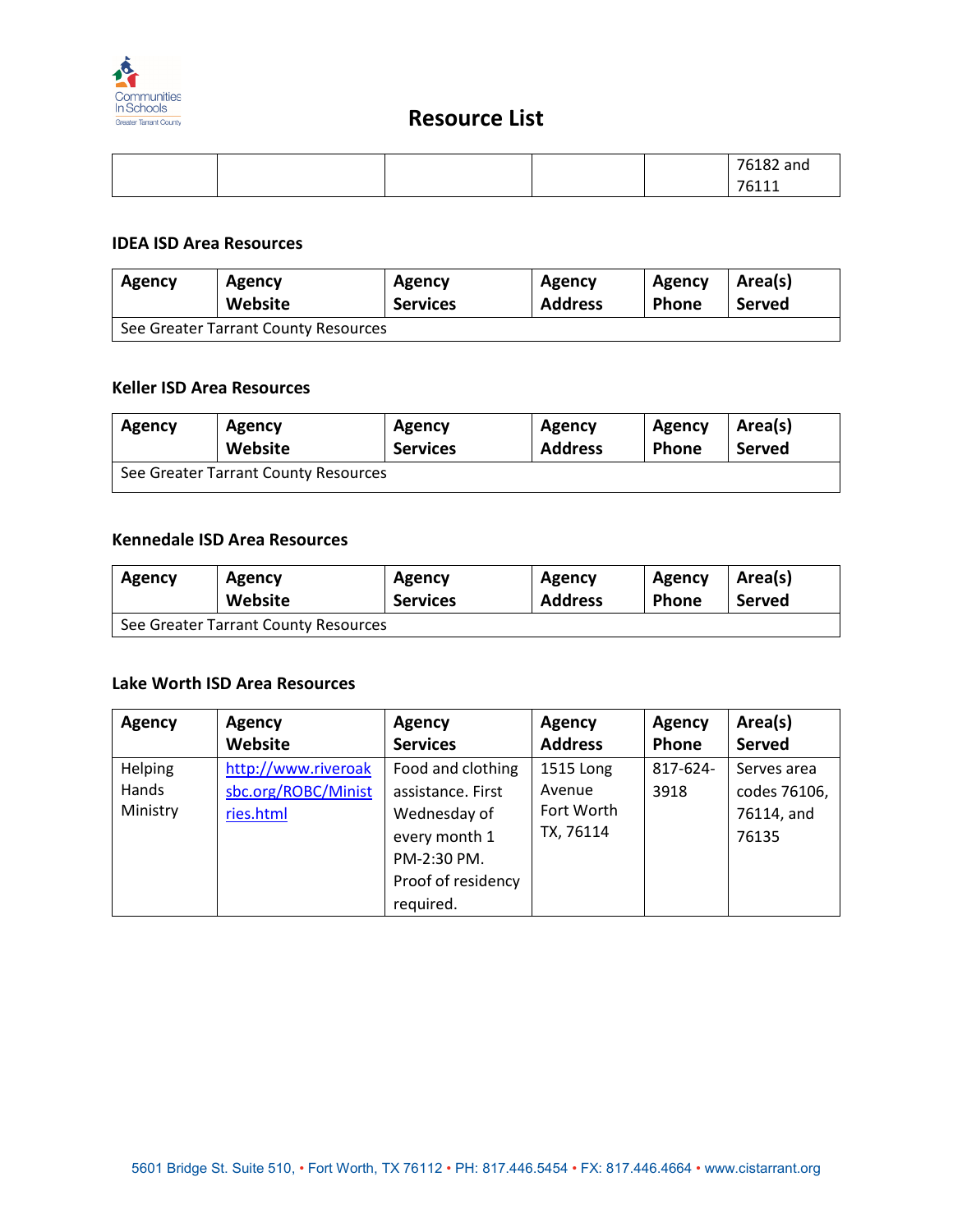

### **Loss of Employment or Wages due to COVID-19**

| <b>Agency</b>                         | <b>Agency Website</b>                              | <b>Agency Phone</b>                                                                  | Area(s)                      |
|---------------------------------------|----------------------------------------------------|--------------------------------------------------------------------------------------|------------------------------|
|                                       |                                                    |                                                                                      | <b>Served</b>                |
| <b>Texas Work Force</b><br>Commission | https://twc.texas.gov/news/unemployment-news       | 800-939-6631<br>from $8$ a.m.- $6$<br>p.m. Central Time<br>Monday through<br>Friday. | Texas                        |
| Goodwill Job Center                   | https://www.goodwill.org/jobs-training/find-a-job/ | 817-332-7866                                                                         | Greater<br>Tarrant<br>County |

### **Internet Services at a Reduced Cost for those that Qualify**

| Agency              | <b>Agency Website</b>                                | <b>Agency</b>    | Area(s)       |
|---------------------|------------------------------------------------------|------------------|---------------|
|                     |                                                      | <b>Phone</b>     | <b>Served</b> |
| Comcast Internet    | https://www.internetessentials.com/covid19#gethelp   | 1 (800) 934-6489 | Must see if   |
| <b>Essentials</b>   | &all DolliveinaComcastarea                           |                  | you are       |
|                     |                                                      |                  | able to get   |
|                     |                                                      |                  | Comcast       |
|                     |                                                      |                  | service       |
| Spectrum Enterprise | https://enterprise.spectrum.com/support/coronavirus  | 1-844-488-8395   | Must be in    |
|                     | .html                                                |                  | a spectrum    |
|                     |                                                      |                  | service       |
|                     |                                                      |                  | area          |
| PCs for People      | https://pcsrefurbished.com/sales/buyInternet.aspx?pr | 651-354-2552     |               |
|                     | oduct=6637                                           |                  |               |
|                     |                                                      |                  |               |
|                     |                                                      |                  |               |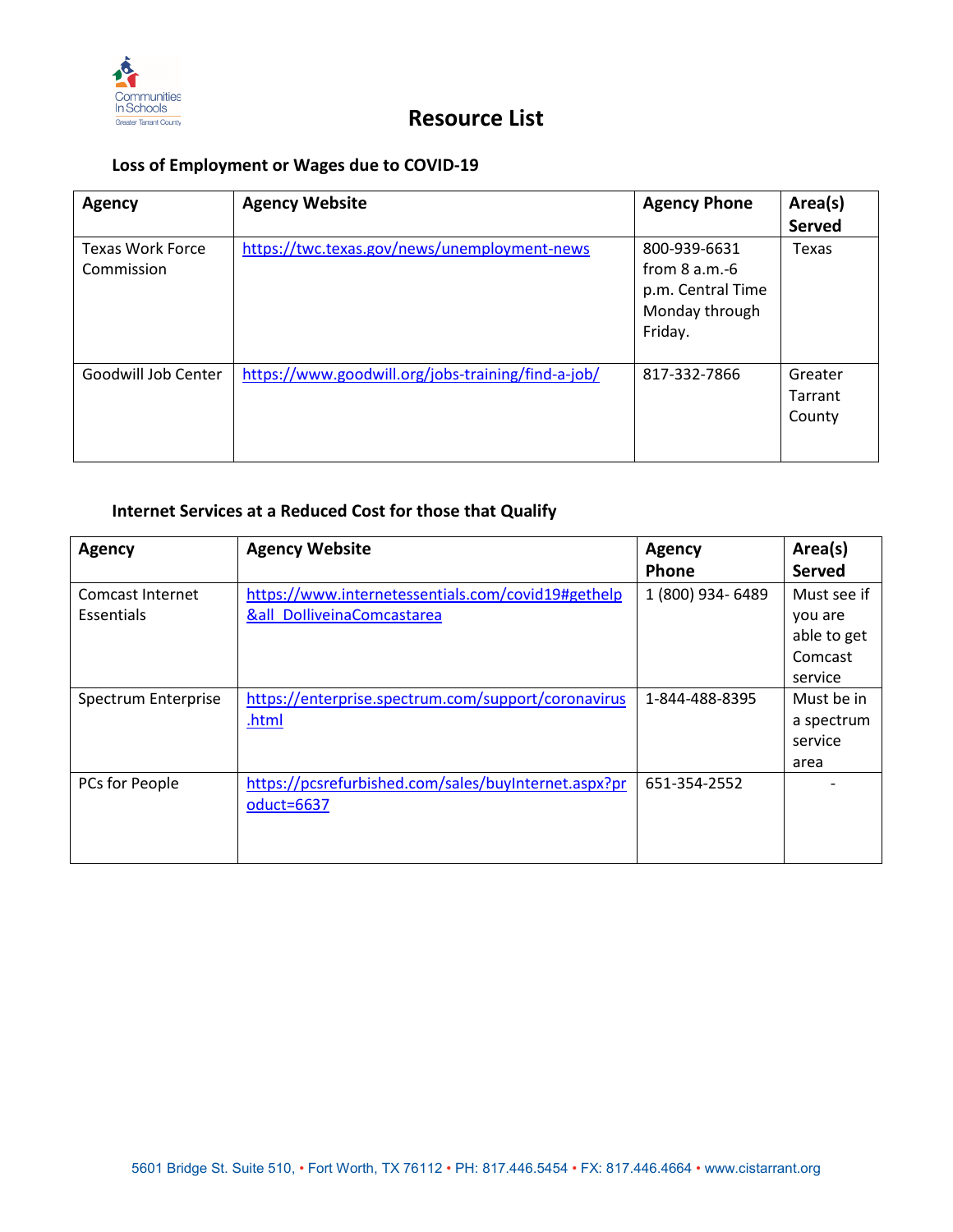

#### **Mental Health Resources**

*Disclaimer:* Take all threats of suicide and homicide seriously. If you have reason to believe that your student is going to harm or kill themselves or has the intention of harming or killing someone else, call 911 or go to your local emergency room immediately.

National Suicide Prevention Hotline: 1 (800) 273-8255

Crisis Line: Text HOME to 741741 (corona virus anxiety)

Text CONNECT to 741741 (self-harm and other crises)

#### **Local Hospitals/Mental Health Resources**

| <b>Agency</b>                                                                            | <b>Agency Address</b>                                                                                                                                                                                                                                                                                                               | <b>Agency</b>                                      | Area(s)                      |
|------------------------------------------------------------------------------------------|-------------------------------------------------------------------------------------------------------------------------------------------------------------------------------------------------------------------------------------------------------------------------------------------------------------------------------------|----------------------------------------------------|------------------------------|
|                                                                                          |                                                                                                                                                                                                                                                                                                                                     | Phone                                              | <b>Served</b>                |
| <b>SAMHSA</b>                                                                            | https://findtreatment.samhsa.gov/locator#                                                                                                                                                                                                                                                                                           | 1 (800) 662- HELP                                  | All areas                    |
|                                                                                          | Map - SAMHSA Behavioral Health Treatment Services<br>Locator<br>Map locations of treatment facilities near you for<br>substance use, addiction, and prevention and/or<br>mental health treatment within the US and US<br>territories. Filter facilities by treatment approach,<br>health insurance needs, Veterans Affairs centers, |                                                    |                              |
|                                                                                          | buprenorphine practitioners, and location/distance.                                                                                                                                                                                                                                                                                 |                                                    |                              |
| Center for<br>Psychological<br><b>Services</b>                                           | 6043 West Interstate 20, Arlington, TX 76017                                                                                                                                                                                                                                                                                        | 817-533-0825                                       | Greater<br>Tarrant<br>County |
| <b>Texas Health</b><br><b>Arlington Memorial</b><br>Hospital<br><b>Behavioral Health</b> | 800 West Randol Mill Road, Arlington, TX 76012                                                                                                                                                                                                                                                                                      | Main: 817-960-<br>6659<br>Intake: 682-236-<br>6023 | Greater<br>Tarrant<br>County |
| Lena Pope Home Inc.                                                                      | 3200 Sanguinet Street, Fort Worth, TX 76107                                                                                                                                                                                                                                                                                         | 817-255-2652                                       | Greater<br>Tarrant<br>County |
| Millwood Hospital                                                                        | 1011 North Cooper Street, Arlington, TX 76011                                                                                                                                                                                                                                                                                       | 817-261-3121                                       | Greater<br>Tarrant<br>County |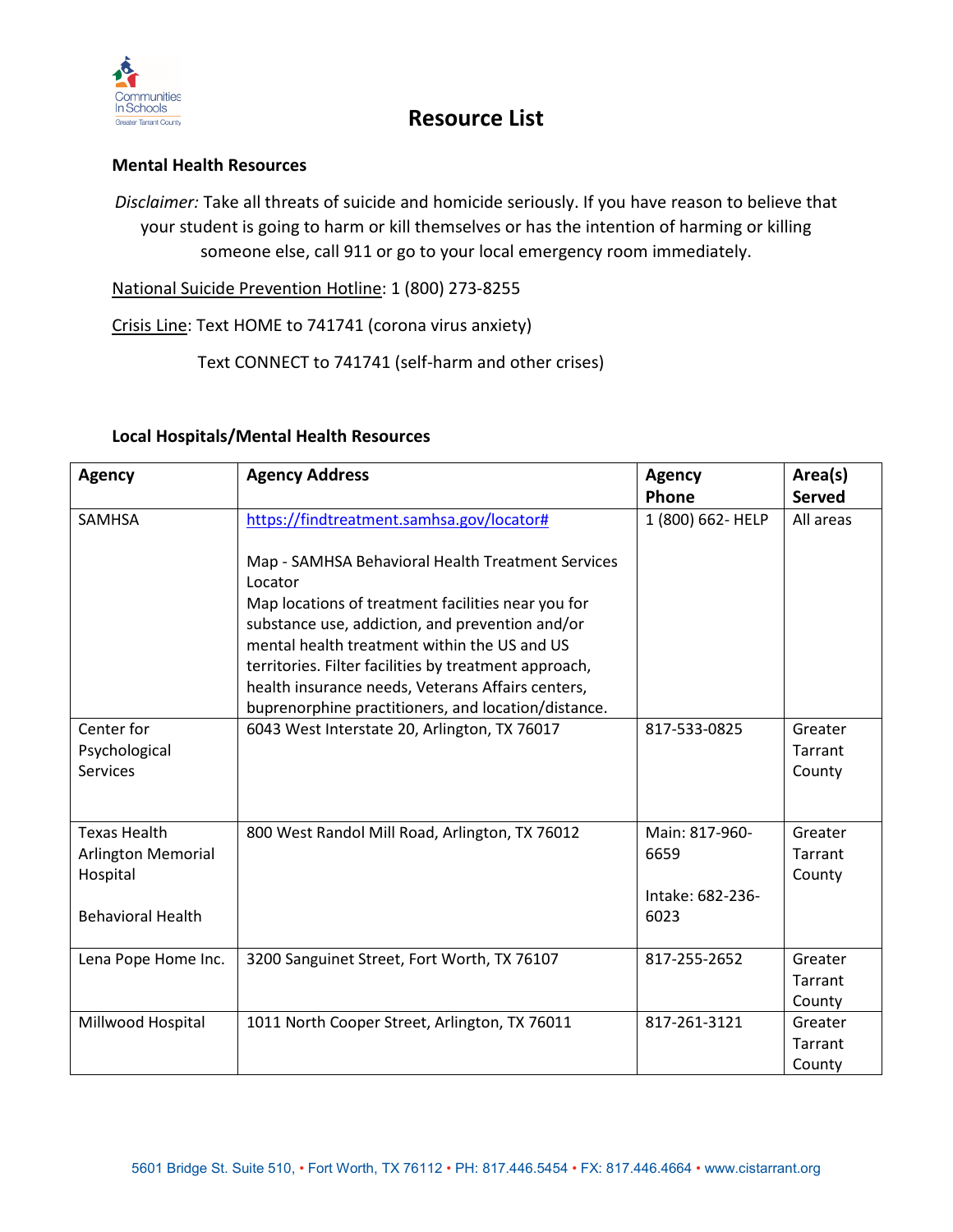

| Millwood Hospital     | 1220 West Presidio Street, Fort Worth, TX 76102 | 817-335-6429     | Greater |
|-----------------------|-------------------------------------------------|------------------|---------|
|                       |                                                 |                  | Tarrant |
| Excel Center of Forth |                                                 |                  | County  |
| Worth                 |                                                 |                  |         |
| MHMR/TC Far West      | 1527 Hemphill Street, Fort Worth, TX 76104      | Main: 817-569-   | Tarrant |
| Clinic                |                                                 | 5900             | County  |
|                       |                                                 |                  |         |
| Mental Health         |                                                 | Intake: 817-335- |         |
| <b>Services</b>       |                                                 | 3022             |         |
| Cook Children's       | 801 7th Avenue, Fort Worth, TX 76104            | Main: 682-885-   | Greater |
| <b>Medical Center</b> |                                                 | 1055             | Tarrant |
|                       |                                                 |                  | County  |
|                       |                                                 | Intake: 682-885- |         |
|                       |                                                 | 3917             |         |
| <b>Mesa Springs</b>   | 5560 Mesa Springs Drive, Fort Worth, TX 76132   | 817-292-4600     | Greater |
|                       |                                                 |                  | Tarrant |
|                       |                                                 |                  | County  |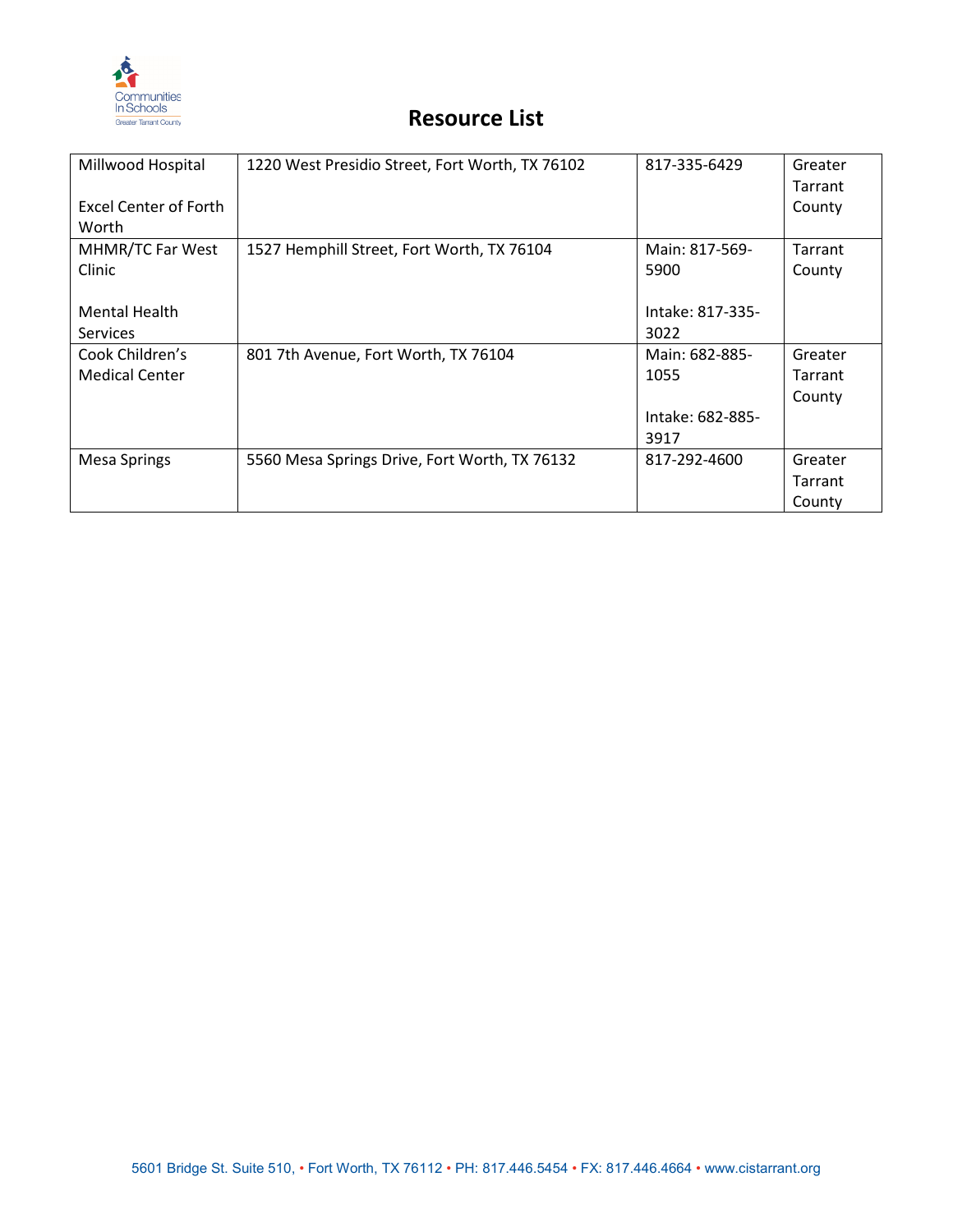|                                                                                      |                                                | Phone        | Counties                        |
|--------------------------------------------------------------------------------------|------------------------------------------------|--------------|---------------------------------|
| Mental Health Resource or Program                                                    | Website                                        | Number       | Served                          |
| A Renaissance Woman                                                                  | http://www.arenaissancewoman.com/              | 8174616131   | <b>ALL</b>                      |
| <b>ACTS</b> of Change Coaching and Counseling                                        | https://www.actsofchangecounseling.com/        | 8178776748   | <b>ALL</b>                      |
| <b>Addiction Specialist Mary Ann Badenoch</b>                                        |                                                | 9082714237   | <b>ALL</b>                      |
| <b>Addiction Treatment Resources</b>                                                 | https://atrcounseling.com                      | 972-548-0209 | <b>ALL</b>                      |
|                                                                                      | https://www.texomacc.org/adolescent-substance- |              | <b>COOKE</b>                    |
| Adolescent Outpatient Substance Use Treatment                                        | use-disorder.html                              | 903-957-4700 | <b>COUNTY</b>                   |
| <b>Adrienne Marshall</b>                                                             |                                                |              | <b>ALL</b>                      |
|                                                                                      |                                                |              | <b>TARRANT</b>                  |
| Agape Christian Counseling and Healing Center                                        | http://agapechristiancounseling.net            | 817-283-1420 | <b>COUNTY</b>                   |
| <b>Agape Psych Services</b>                                                          | https://www.agapepsychservices.com/            | 8174601019   | <b>ALL</b>                      |
|                                                                                      |                                                |              | <b>COOKE</b>                    |
| Alcohol Chemical Treatment Series Drug Education                                     | https://www.lifeinfocus.org                    | 361-992-7494 | <b>COUNTY</b>                   |
| <b>Alexis Hatch</b>                                                                  |                                                | 9726946218   | <b>ALL</b>                      |
| Alliance Child and Family Solutions                                                  | www.acfstexas.com                              | 8178512042   | <b>ALL</b>                      |
| Alliance for Children                                                                | www.allianceforchildren.org                    | 8173357172   | <b>ALL</b>                      |
| Alliance for Children - Tarrant County                                               | https://www.allianceforchildren.org/           | 8173357172   | <b>TARRANT</b><br><b>COUNTY</b> |
| <b>Alvord Cares</b>                                                                  |                                                | 9404275795   | Wise County                     |
| <b>Anew Counseling DFW</b>                                                           | https://anewcounselingdfw.com/                 | 8179257061   | <b>ALL</b>                      |
| <b>ANSERS Institute- Texas Christian University</b><br>School/University Partnership | ansersinstitute@tcu.edu                        | 817-257-7698 | <b>UNKNOWN</b>                  |
| <b>AR Psychological Services</b>                                                     | https://www.arpsych.net/our-team               |              | <b>ALL</b>                      |
| Arc of Denton County                                                                 | www.arcofdentoncounty.org                      | 8003754520   | Denton                          |
| <b>ARC</b> of Greater Tarrant County                                                 | www.arcgtc.org                                 | 8178771474   | <b>ALL</b>                      |
| <b>ARC</b> of Northeast Tarrant County                                               | ww.arcnetc.org                                 | 8178347700   | <b>ALL</b>                      |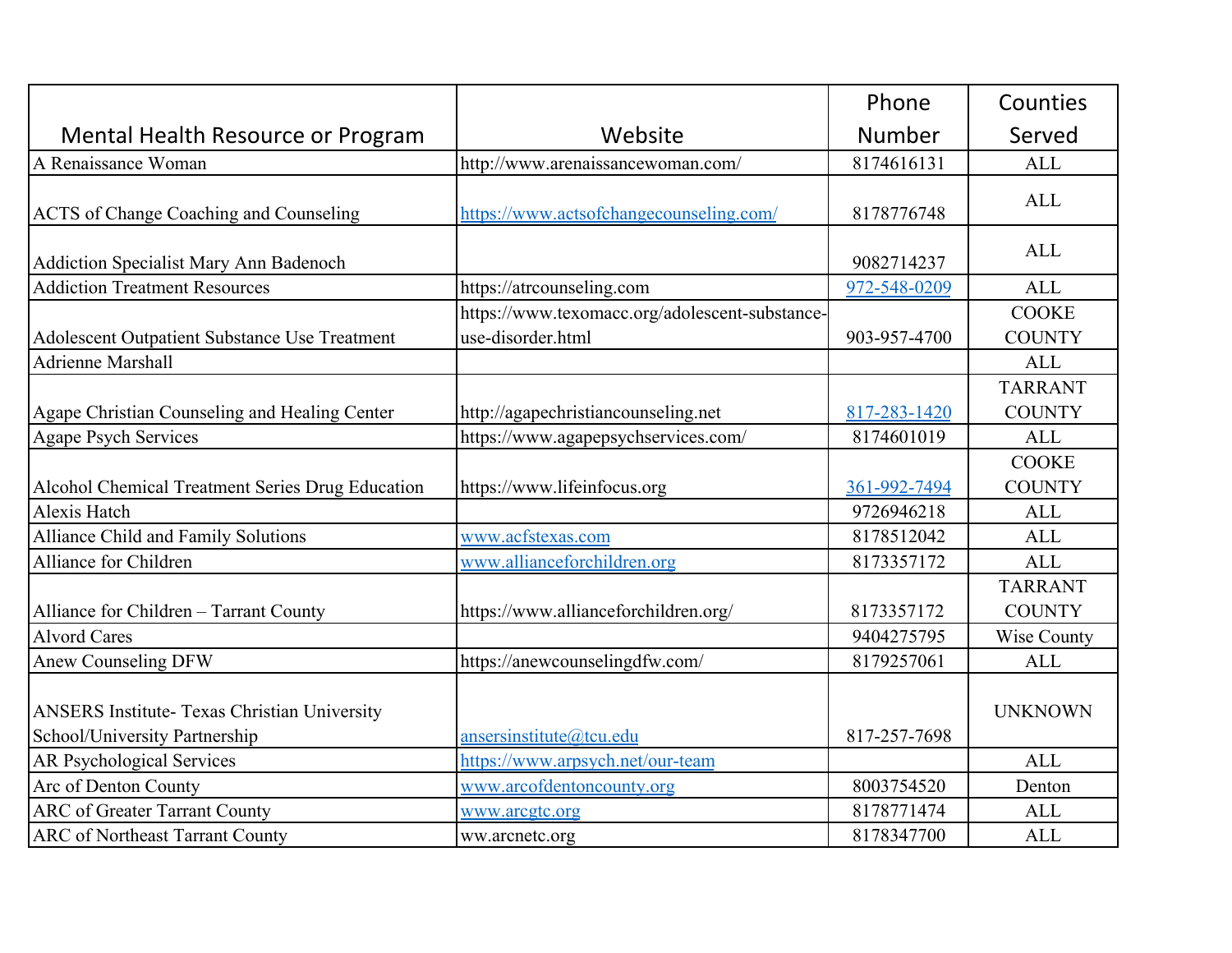| Arlington Alliance for Youth                    | www.arlingtonalliance4youth.org                    |                | <b>ALL</b> |
|-------------------------------------------------|----------------------------------------------------|----------------|------------|
| <b>AS+K Suicide Prevention</b>                  | TexasSuicidePrevention.org                         | (512) 589.2909 | <b>ALL</b> |
| Ashli East, LPC Intern                          |                                                    | 9723664824     | <b>ALL</b> |
| <b>Aspen Counseling Services</b>                | http://aspencs.com/                                | 2149836726     | <b>ALL</b> |
| <b>Austin Advocates Services</b>                | www.austinadvocates.org                            | 8173190101     | <b>ALL</b> |
| Ava Pickard, LCSW                               |                                                    | 8176977969     | <b>ALL</b> |
| Barnwell Counseling & Family Therapy            |                                                    |                | <b>ALL</b> |
| Belinda Shirk, LPC                              |                                                    | 6367071062     | <b>ALL</b> |
| <b>Ben Salicco</b>                              | https://www.bensalicco.com/                        | 4803099660     | <b>ALL</b> |
| <b>Beth Warren Counseling</b>                   | http://www.bethwarren.com/                         | 9725237322     | <b>ALL</b> |
| <b>Big Brothers Big Sisters</b>                 | www.bbbstx.org                                     | 9724211770     | <b>ALL</b> |
| Bliss Pychotherapy & Consulting, LLC            | www.bliss-psychotherapy.com                        | 817-382-2249   | <b>ALL</b> |
| <b>Bonnie Alagood</b>                           | https://www.bonniealagoodtherapy.com/              |                | <b>ALL</b> |
| <b>Boutique Talk Counseling</b>                 | https://www.boutiquetalkcounseling.com/contact     | 2145310747     | <b>ALL</b> |
| Boys and Girls Clubs of Arlington               | www.bgcarlington.org                               | 8172756551     | <b>ALL</b> |
| Boys and Girls Clubs of Fort Worth              | www.fortworthkids.org                              | 8178344711     | <b>ALL</b> |
| <b>Brain and Behavior Associates</b>            | https://brainandbehaviorassociates.com/            | 8172958708     | <b>ALL</b> |
| Brian Rees, PhD                                 | dr.brianrees.com                                   | 8177157373     | <b>ALL</b> |
| Brief Counseling Solutions, PLLC                | reginarockwoood.com                                | 8173720448     | <b>ALL</b> |
| <b>Brighter Possibilities Family Counseling</b> | https://brighterpossibilitiesfc.com/our-counselors | 8179242732     | <b>ALL</b> |
| <b>Brighter Possibilities Family Counseling</b> | www.brighterpossibilitiesfc.com                    | 817-924-2732   | <b>ALL</b> |
| Cailee Horton                                   |                                                    |                | <b>ALL</b> |
| Camp Summit                                     | www.campsummittx.org                               | 9724848900     | <b>ALL</b> |
| Campfire First After School                     | www.campfirefw.org                                 | 8178312111     | <b>ALL</b> |
| Caring Counseling                               |                                                    | 9404538846     | <b>ALL</b> |
| Carney Counseling and Family Services LLC       | CarneyCounseling.com                               | 817-691-7345   | <b>ALL</b> |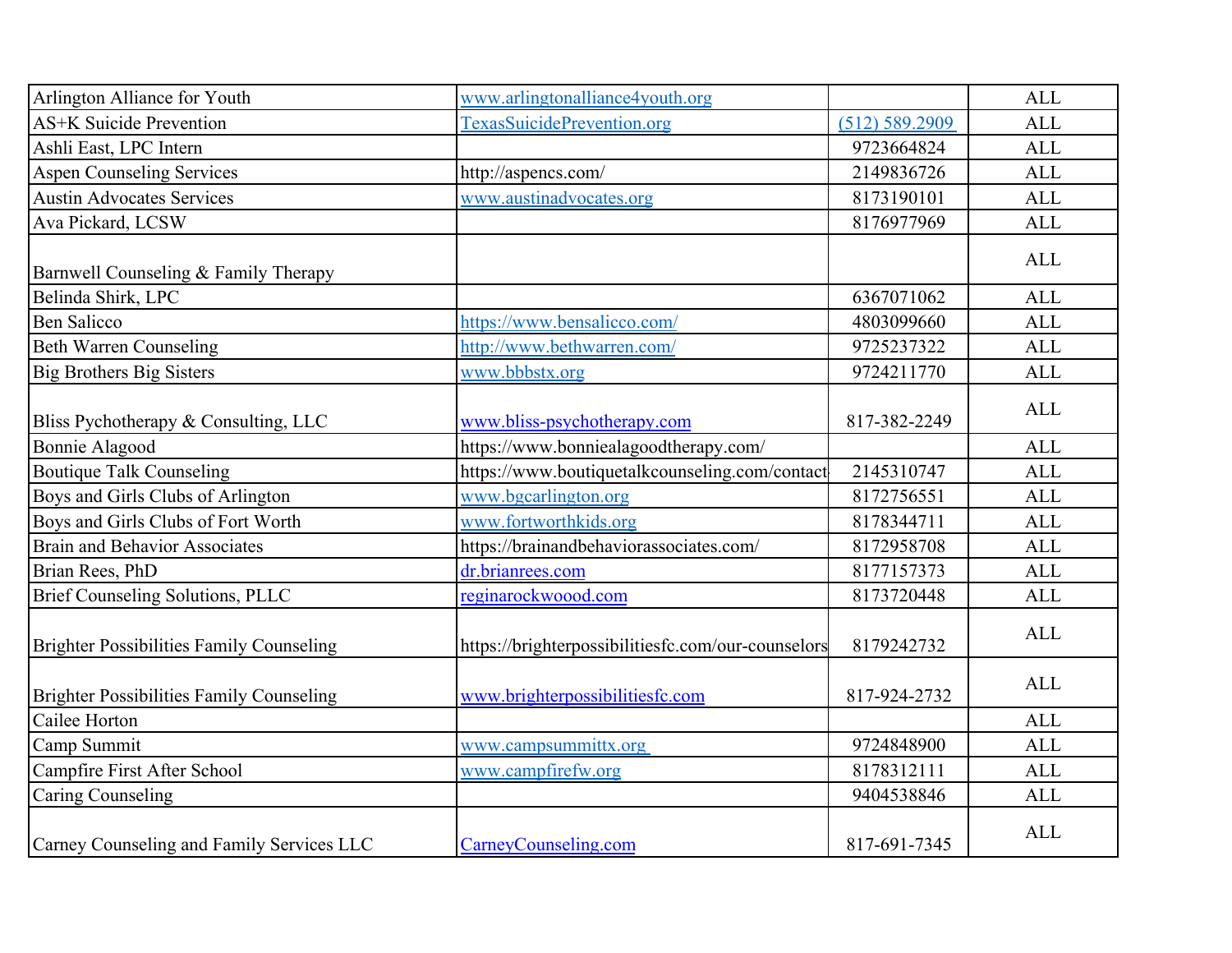| Carpenter Couple and Family Counseling, PLLC         | https://www.carpentercoupleandfamilycounseling | 832-639-0776 | <b>ALL</b>                     |
|------------------------------------------------------|------------------------------------------------|--------------|--------------------------------|
| <b>CASA of Tarrant County</b>                        | www.speakupforachild.org                       | 8178775891   | <b>ALL</b>                     |
| <b>Cassie Barrera Counseling</b>                     | https://www.barreracounseling.com/             | 8179080503   | <b>ALL</b>                     |
| Catholic Charities of Forth Worth                    | www.catholiccharitiesfortworth.org             | 8175340814   | <b>ALL</b>                     |
| <b>CEMA</b> Associates                               | cema-nt.com                                    | 9403815010   | <b>UNKNOWN</b>                 |
| Cenikor Foundation                                   | www.cenikor.org                                | 8179212771   | All                            |
| Center for Clinical Social Work                      | www.uta.edu/ssw/research/ccsw-index.php        | 8172722165   | <b>ALL</b>                     |
| Center for Counseling & Family Relationships         | www.ccfam.com                                  | 817-232-9400 | <b>ALL</b>                     |
| Center for Neuroperformance and Counseling           | https://www.cncflowermound.org/                | 214-302-9393 | <b>ALL</b>                     |
| <b>Center Street Counseling Services</b>             | www.centerstreetcounseling.com                 | 8175390499   | <b>ALL</b>                     |
| <b>Child Care Associates</b>                         | www.childcareassociates.org                    | 8178380055   | <b>ALL</b>                     |
| Child Study Center                                   | www.cookchildrens.org/child-study-center/Pages | 6823039200   | <b>ALL</b>                     |
| Child Study Center                                   | www.cscfw                                      | 8173368611   | All                            |
| Children's Advocacy Center for Denton County (also   |                                                |              | <b>DENTON</b><br>COUNTY, WISE  |
| serves Wise County)                                  | www.cadc.org                                   | 9723172818   | <b>COUNTY</b>                  |
| Children's Advocacy Center for Denton County         | www.cacdc.org                                  | 9723172818   | <b>DENTON</b><br><b>COUNTY</b> |
| Christen Engel, LMFT                                 | https://christenengel.com/contact/             | 9402956696   | <b>ALL</b>                     |
| <b>Christian Counseling Associates</b>               | https://www.counselgodsword.com                | 817-281-3000 | <b>TARRANT</b>                 |
| Christine Jeffries, LPC                              |                                                | 8176972535   | <b>ALL</b>                     |
| Christ's Haven for Children                          | www.christhaven.org                            | 8174311544   | <b>ALL</b>                     |
| Chrysalis Educational Foundation                     | www.northtexaseatingdisorders.org              | 9403825688   | All                            |
| Classwide Positive Behavior Intervention and Support |                                                |              | <b>ALL</b>                     |
| Training                                             | txbehaviorsupport.org                          |              |                                |
| <b>Clayton Youth Enrichment Services</b>             | www.claytonyes.org                             | 8179239888   | <b>ALL</b>                     |
| CLC Inc                                              | www.clcinc.org                                 | 8175699008   | <b>ALL</b>                     |
| <b>CND</b> Therapy                                   | http://www.cndtherapy.com/contact-me.html      | 682.203.7096 | <b>ALL</b>                     |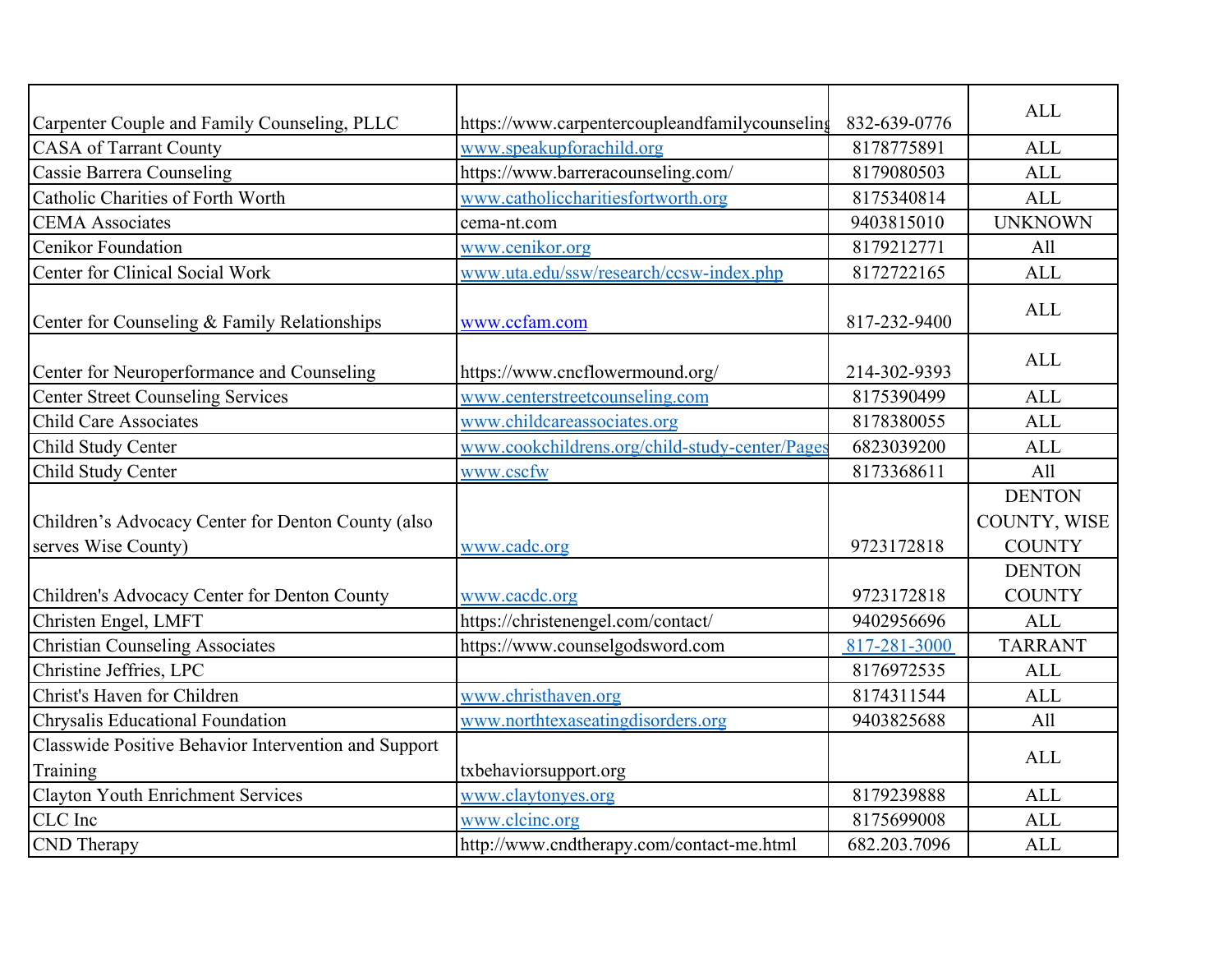| Come Read with Me                         | www.comereadwithme.us                                                          | 8175537323       | <b>ALL</b>     |
|-------------------------------------------|--------------------------------------------------------------------------------|------------------|----------------|
| Communities in Schools of Greater Tarrant | www.cistarrant.org                                                             | 8174465454       | <b>ALL</b>     |
| <b>Community Caring Center</b>            | www.azlecares.org                                                              | 8172702962       | <b>ALL</b>     |
| Community Enrichment Center Inc           | www.thecec.org                                                                 | 8172811164       | <b>ALL</b>     |
| Community in Schools                      | https://www.cistarrant.org/                                                    | 817-446-5454     | All            |
| Community Youth Development               | www.tarrantcounty.com/ehealth/site/default.asp                                 | 8177404370       | <b>ALL</b>     |
|                                           |                                                                                |                  | <b>ERATH</b>   |
| Compassion Counseling Center              | https://www.compassioncounselingcenter.com                                     | 254-485-6885     | <b>COUNTY</b>  |
| <b>Connections Wellness Group</b>         | https://connectionswellnessgroup.com/heather-<br>mcgilvray/                    | $(940)$ 222-2399 | <b>ALL</b>     |
| Conor Francis Hawley                      |                                                                                | $(254)$ 213-6631 | <b>ALL</b>     |
| Cook Children's Psychology Clinic         | www.cookchildrens.org/specialtyservices/psychia                                | 6828853917       | All            |
| Cooks Children's Medical Center           | https://www.cookchildrens.org/behavioral-<br>health/contact/Pages/default.aspx | 682-885-3917     | <b>ALL</b>     |
| <b>Cooks Counseling</b>                   | http://cookscounseling.com/?page_id=543                                        | 8173805396       | <b>ALL</b>     |
| Counseling Center of Denton               | www.ccdcounseling.com                                                          | 9403825328       | <b>UNKNOWN</b> |
| <b>Covenant Biblical Counseling</b>       | http://covenantbiblicalcounseling.com/                                         | 9402684909       | <b>ALL</b>     |
| Crisis Intervention Counseling(STAR)      | help@achservices                                                               | 8173354673       | <b>ALL</b>     |
| D. Mckinnie, LPC Counseling Services      |                                                                                | 6829998520       | ALL            |
| Dallas Behavioral Hospital                | https://www.dallasbehavioral.com/                                              | 972-982-0900     | <b>ALL</b>     |
| Dana Lewin, LMFT                          |                                                                                | 8175914531       | <b>ALL</b>     |
| David Tedone, LMSW                        |                                                                                | 8174383698       | <b>ALL</b>     |
| Deann Stark                               |                                                                                | 9403995626       | <b>ALL</b>     |
| Debbie Chandanda                          | https://debbiechendanda.com/                                                   | $(469)$ 269-2774 | <b>ALL</b>     |
| Deitra Baker, LMFT                        |                                                                                | 6822234221       | ALL            |
| Denton Community Health Clinic            | www.dentonchc.org                                                              | 9406007527       | All            |
|                                           |                                                                                | 9403875131; 800- | <b>DENTON</b>  |
| Denton County Friends of the Family       | WWW.DCFOF.ORG                                                                  | 572-4031         | <b>COUNTY</b>  |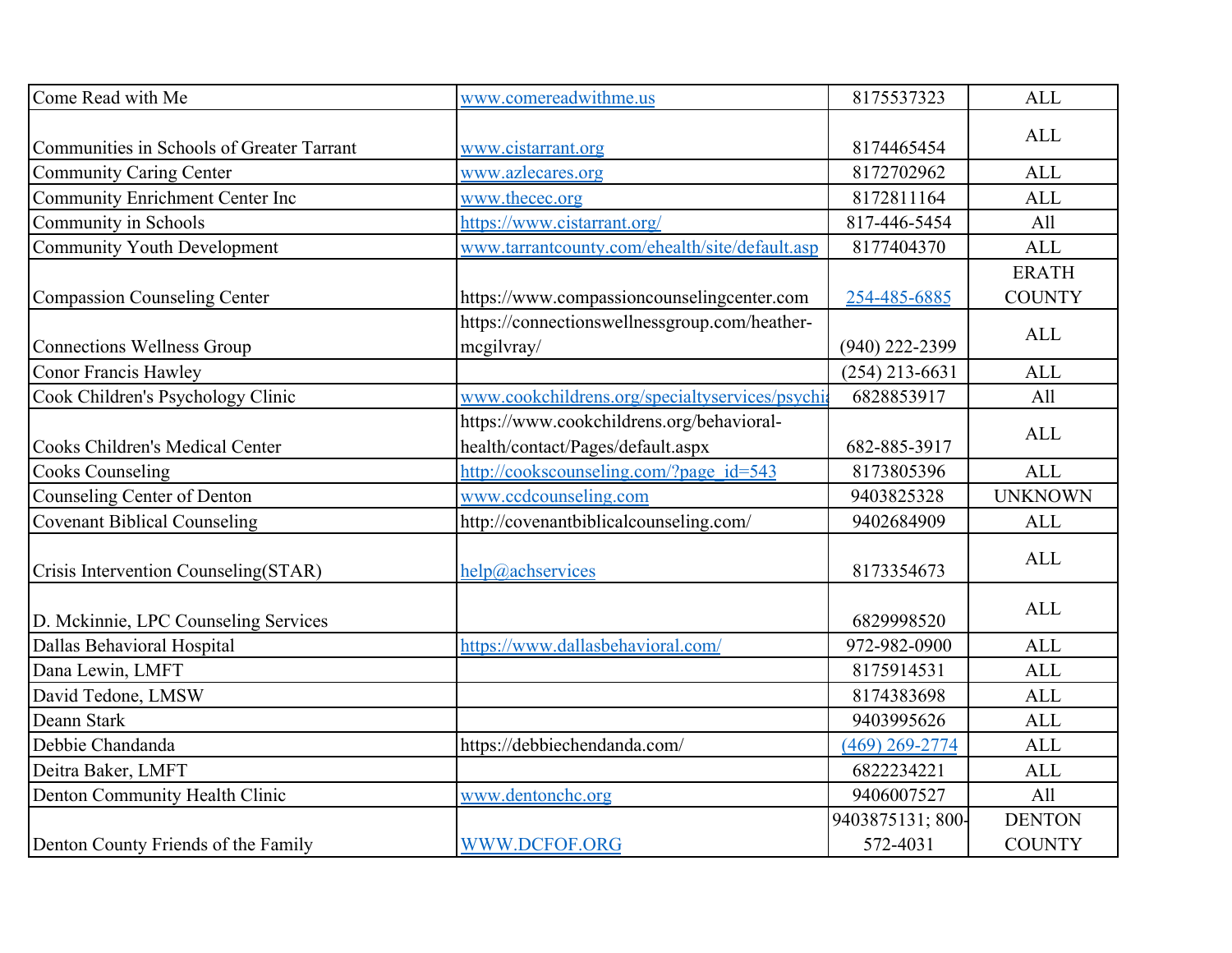| Denton ISD Teen Parent program                           | www.dentonisd.org                             | 9403690599   | <b>DENTON</b> |
|----------------------------------------------------------|-----------------------------------------------|--------------|---------------|
|                                                          |                                               |              |               |
| Denton State Supported Living Center                     | www.dentonstateschool.org                     | 9408910342   | All           |
|                                                          |                                               |              | <b>ALL</b>    |
| Department of Assistive and Rehabilitative Servuces      | www.dars.state.tx.us                          | 9729492400   |               |
| DeYoung Consulting                                       | www.theinhomefamilytherapist.com              | 8179888242   | <b>ALL</b>    |
| Diann Browell                                            |                                               |              | <b>ALL</b>    |
| <b>DLR</b> Counseling Group                              | https://dlrcounselinggroup.com/               | 8179896332   | <b>ALL</b>    |
| Dr. Angela Emerson, LMFT                                 | http://ajemft.com/                            | 8173049915   | <b>ALL</b>    |
| Dr. Stephanie Thurston-Simmons                           | http://www.newsolutionscounseling.org/        | 8179168383   | <b>ALL</b>    |
| Dr. Susan Adams                                          | www.drsusanadams.com                          | 940-595-0940 | <b>ALL</b>    |
| Dragonfly Counseling LLC                                 | Dragonfly-counseling.com                      | 682-231-3857 | <b>ALL</b>    |
| Drug and Alchol Treatment                                | https://www.summersky.us                      | 888-857-8857 | <b>ERATH</b>  |
| Dwane Allen                                              |                                               |              | <b>ALL</b>    |
| <b>Eagles Wings Counseling</b>                           | https://www.eagleswingscounseling.net/        | 2147251579   | <b>ALL</b>    |
|                                                          |                                               |              |               |
| Early Childhood Intervention of North Central Texas      | earlyisbestnorthtexas.org                     | 8887540524   | <b>ALL</b>    |
| <b>Easter Seals North Texas</b>                          | www.ntxeasterseals.com                        | 8173327171   | <b>ALL</b>    |
| Eating Recovery Center                                   | https://www.eatingrecoverycenter.com/         | 318-372-7664 | <b>ALL</b>    |
| <b>Educational Opportunity Center</b>                    | www.uta.edu/eoc                               | 8175312657   | <b>ALL</b>    |
| <b>Educational Testing Fort Worth</b>                    | https://www.educationaltestingftw.com/        | 9032251582   | <b>ALL</b>    |
| Elise Mederos                                            | elisemederoslpc.com                           | 817-841-9110 | <b>ALL</b>    |
| Elizabeth Edmondson, LPC                                 |                                               | 8174403194   | <b>ALL</b>    |
|                                                          |                                               |              |               |
| Empowering students, Challenging Bias                    | https://www.adl.org/                          |              | <b>ALL</b>    |
| Epic Health Care Services                                | epichealthservices.com                        | 2144661340   | All           |
| EverFi                                                   | everfi.com/k-12                               | 817.502.9963 | All           |
| <b>Excel Center</b>                                      | https://excelcenterfortworth.com/             | 817-335-6429 | <b>ALL</b>    |
|                                                          | https://www.phoenixhouse.org/locations/rhode- |              |               |
| <b>Exeter James Ottmar Residential Program for Women</b> | island/james-ottmar-residence/                | 888-671-9392 | <b>ALL</b>    |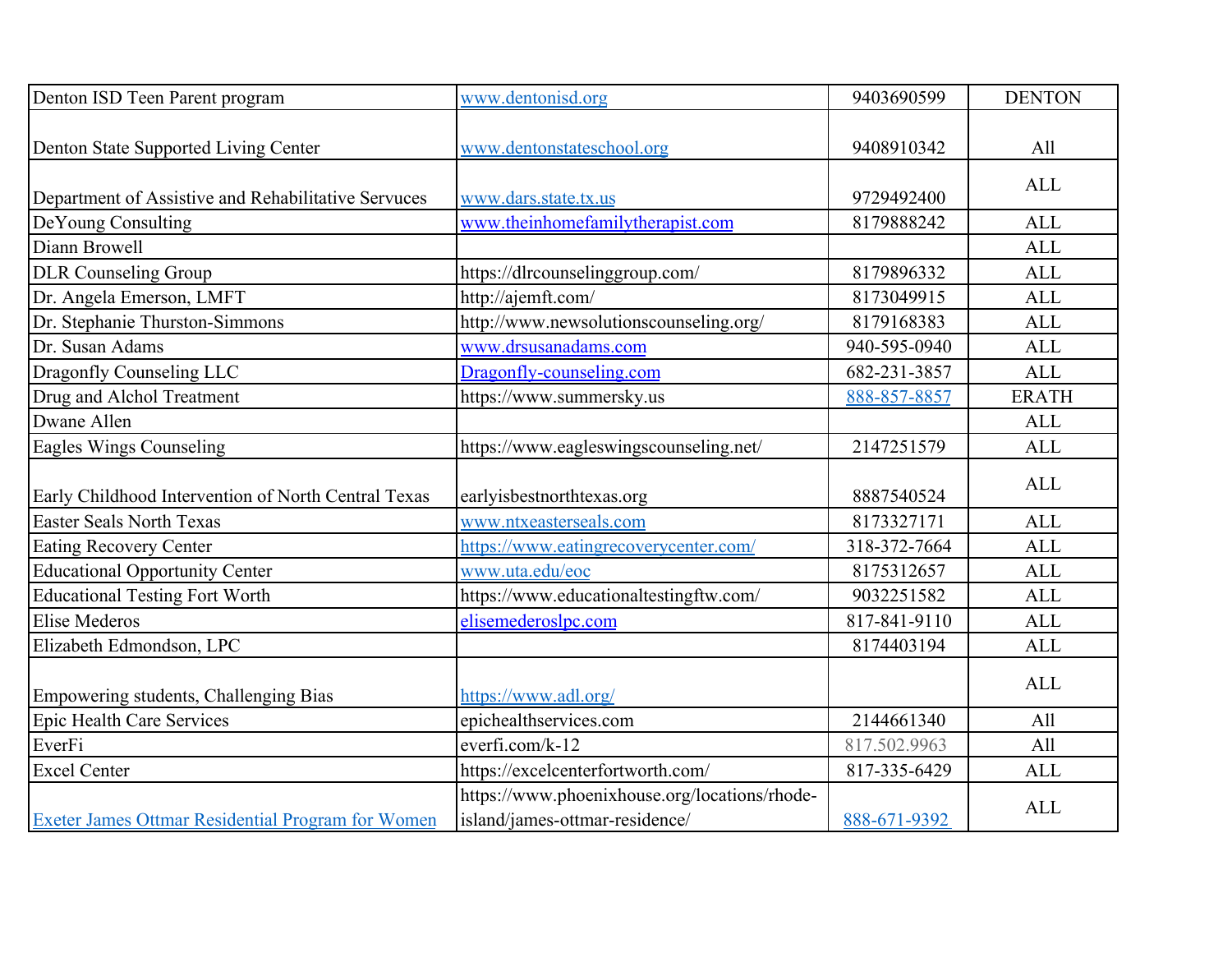| <b>Family Counseling Center Association</b> | www.family-counseling.org                     | 8172753617       | <b>ALL</b>     |
|---------------------------------------------|-----------------------------------------------|------------------|----------------|
| Family Counseling Place                     | http://familycounselingplace.com/             | 9723942137       | <b>ALL</b>     |
| Family Synergy Center                       | https://www.buildingfamilysynergy.org/        | 8175189980       | <b>ALL</b>     |
| Family Tree Program                         | http://familytreeprogram.org                  | 9403825328       | All            |
| Family Tree Program                         | www.familytreeprogram.org                     | 888-837-0666 ext | <b>ALL</b>     |
| Fariba Norgaard, LCSW                       |                                               | 8173859521       | <b>ALL</b>     |
| Feeding Wise Kids                           |                                               |                  | <b>ALL</b>     |
|                                             |                                               |                  | <b>DENTON</b>  |
| First Step Denton County Outreach Program   | www.firststepdenton.com                       | 9404975576       | <b>COUNTY</b>  |
|                                             |                                               |                  | <b>ALL</b>     |
| Fleet and Family Support-Joint Reserve Base |                                               | 8177825287       |                |
| Flower Mound Family Counseling              | https://flowermoundcounseling.org/adam-jones/ | $(940)$ 441-2475 | <b>ALL</b>     |
|                                             |                                               |                  | <b>ALL</b>     |
| Fort Worth Brief Therapy Center, PLLC.      | fortworthbrieftherapy.com                     | $(817)$ 301-6322 |                |
|                                             |                                               |                  | <b>ALL</b>     |
| Fort Worth Counseling and Intervention      | http://fwcai.com/                             | 6823859258       |                |
|                                             |                                               |                  | <b>ALL</b>     |
| Fort Worth Counseling and Intervention      | http://fwcai.com/                             |                  |                |
| Fort Worth Hope Center                      | www.fwhope.org                                | 8174516288       | <b>ALL</b>     |
| <b>Galloway Counseling Center</b>           | www.Gallowaycounseling.com                    | 817-932-3105     | <b>ALL</b>     |
| Gateway School                              | www.gatewayschool.com                         | 8172266222       | <b>ALL</b>     |
| Georgiana Carpenter, LPC                    |                                               | 6824631977       | <b>ALL</b>     |
| Gill Children's services                    | www.gillchildrens.org                         | 8173325070       | <b>ALL</b>     |
| Gina Adams Martin                           |                                               |                  | <b>ALL</b>     |
| Glenn T Howard                              | https://www.cracnt.com/                       | 9402314480       | <b>ALL</b>     |
| <b>Grace Counseling</b>                     | https://grace-counseling.com                  | 800-972-0643     | <b>TARRANT</b> |
| <b>Grace Counseling Center</b>              | grace-counseling-center.com                   | 8009720643       | <b>ALL</b>     |
| Grapevine Behavioral Healthcare Associates  | https://grapevine-behavioral.com/             | 8173826866       | <b>ALL</b>     |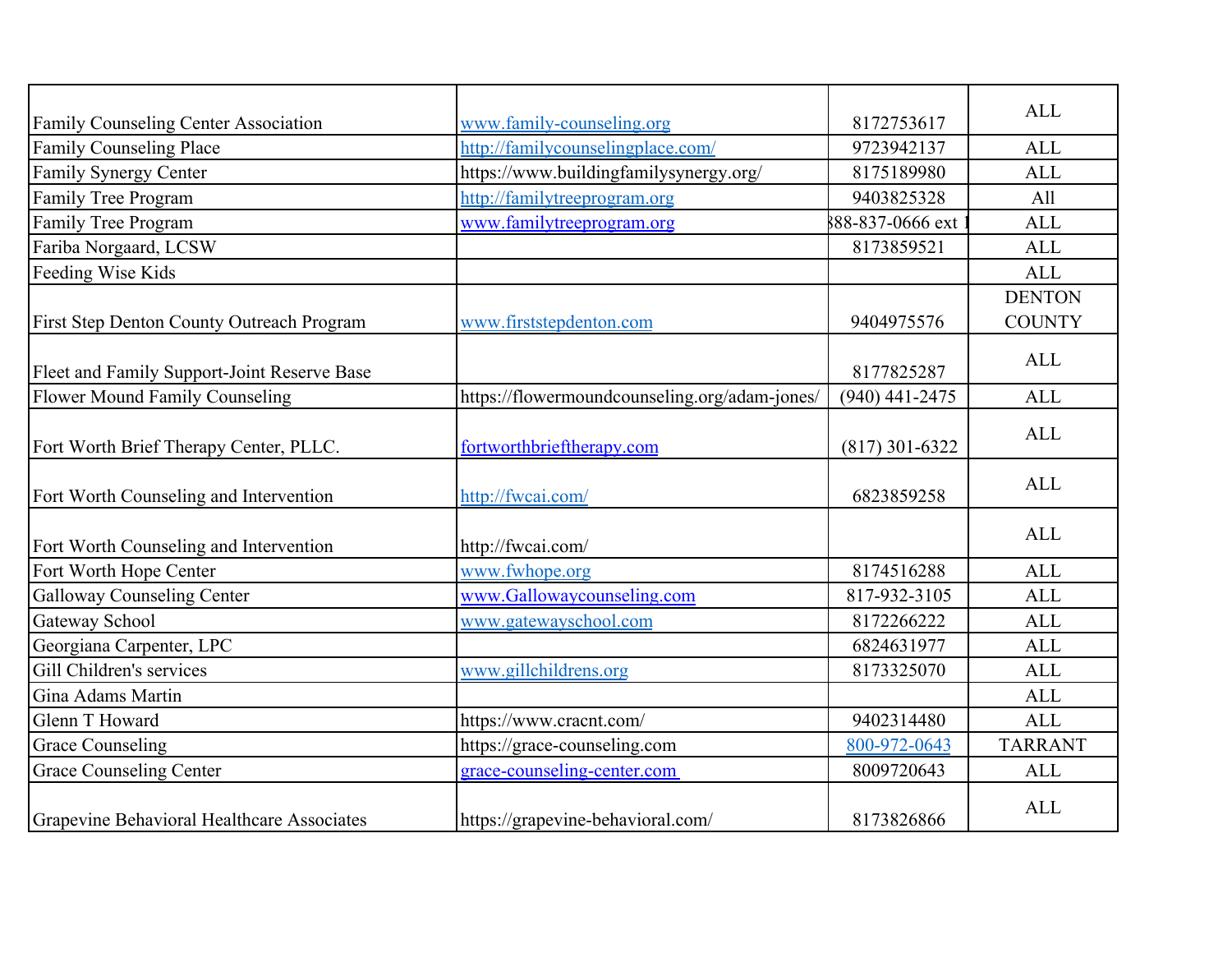| Greater Dallas Council on Alcohol and Drug Abuse | www.dallascouncil.org                          | 2145228600         | All                |
|--------------------------------------------------|------------------------------------------------|--------------------|--------------------|
| Griffin Therapy Center                           | https://griffintherapycenter.com/              | 940.765.6487       | <b>ALL</b>         |
| Hart Counseling and Assessment                   | http://www.hartcaa.com/contact.html            | 9725327813         | <b>ALL</b>         |
| <b>Haslet Counseling</b>                         | http://hasletcounseilng.com                    | 817-676-8858       | <b>ALL</b>         |
| <b>Health Services of North Texas</b>            | www.healthntx.org                              | 9403811501         | All                |
|                                                  |                                                |                    | Wise County,       |
| Helen Farabee Center(Wise County)                | https://www.helenfarabee.org/                  | $(940) 627 - 1251$ | <b>WISE COUNTY</b> |
| Heritage Counseling and Associates               |                                                | 8176970269         | <b>ALL</b>         |
| Hertiage Counseling and Associates               | www.nicolemarshall.net                         | 817-913-6339       | <b>ALL</b>         |
| <b>Hidden Lakes Counseling</b>                   | www.HiddenLakesCounseling.com                  | 817-854-3201       | <b>ALL</b>         |
| <b>Highland Family Counseling</b>                | https://highlandfamilycounseling.com/          | 8173295049         | <b>ALL</b>         |
| <b>Highland Village Counseling</b>               | https://www.highlandvillagecounseling.com/     | $(940)$ 222-2214   | <b>ALL</b>         |
| Hill School                                      | www.hillschool.org                             | 8179239482         | <b>ALL</b>         |
| His Story Coaching and Counseling                | https://www.his-story.org                      | 817-906-1111       | <b>TARRANT</b>     |
| Holding Space for Healing and Growth             | https://www.aimeetanos.com/                    | $(817)602 - 3623$  | <b>ALL</b>         |
| Homestead Hope Cousneling                        | http://homesteadhope.org/                      | 8178123021         | <b>ALL</b>         |
| <b>Hope Blooms Counseling</b>                    | https://hopebloomscounseling.com/              | $(817) 592 - 9248$ | <b>ALL</b>         |
| Hope Center for Autism                           | www.hopecenter4autism.orh                      | 8175601139         | <b>ALL</b>         |
| <b>HOPE Farm</b>                                 | www.hopefarminc.org                            | 8179269116         | <b>ALL</b>         |
| <b>Hope Literacy Center</b>                      | www.hopeliteracy.com                           | 8179999357         | <b>ALL</b>         |
| <b>HOPE Tutoring Center</b>                      | www.hopetutroing.com                           | 8178607757         | <b>ALL</b>         |
| I Can Still Shine Inc                            | www.icanstillshine.org                         | 8174271111         | <b>ALL</b>         |
| Innovations and Mesa Springs                     | www.mesasprings.com                            | 82-593-6001; Mes   | <b>ALL</b>         |
| <b>Innovations Northwest</b>                     | https://mesasprings.com/innovations-northwest/ | 817-484-0406       | <b>ALL</b>         |
| <b>Innovative Counseling Services</b>            | www.innovativecounselingservices.com           | 4697741305         | <b>ALL</b>         |
| Jace Daley, LPC                                  |                                                | 8179935437         | <b>ALL</b>         |
| Jack Cockburn                                    |                                                |                    | <b>ALL</b>         |
| James Jeffcoat                                   |                                                | 8175029198         | <b>ALL</b>         |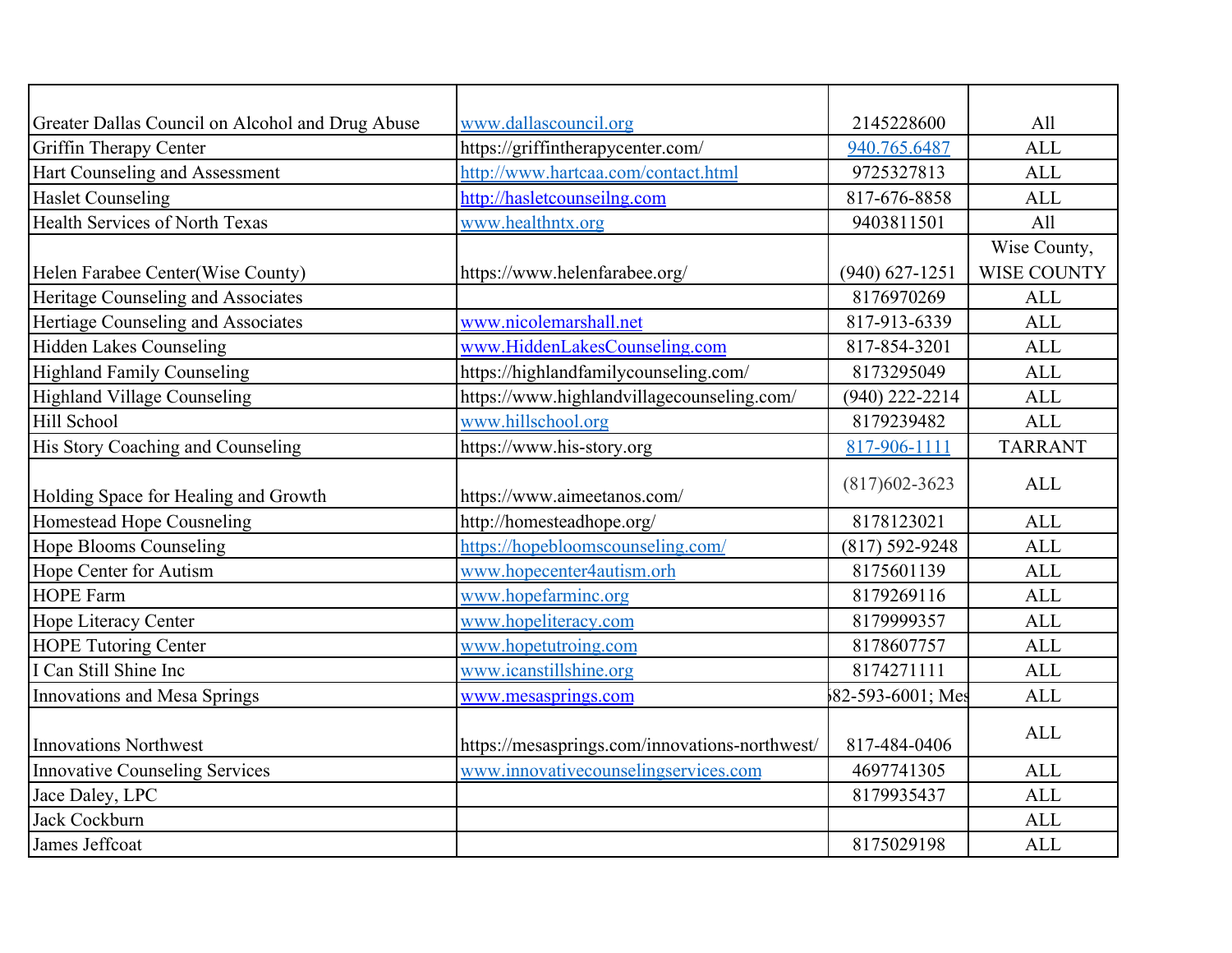| Jason Adams                                        | www.JasonAdamsOnline.com                                         | 817-993-9410      | <b>ALL</b>       |
|----------------------------------------------------|------------------------------------------------------------------|-------------------|------------------|
| Jeff Moffitt, LMFT                                 |                                                                  | $(940)$ 399-5380  | <b>ALL</b>       |
| Jena Sternberg                                     |                                                                  |                   | <b>ALL</b>       |
| Jewish Federation of Fort Worth and Tarrant County | www.tarrantfederation.org                                        | 8175690898        | <b>ALL</b>       |
| Jim Seibold, LMFT                                  | https://jimseibold.com/                                          | 8177950007        | <b>ALL</b>       |
| John Peter Smith Hospital                          | https://jpshealthnet.org/get-<br>care/services/behavioral-health | 817-702-3100      | <b>ALL</b>       |
| Journey Learning Center                            | www.journeylearning.org                                          | 8174169797        | <b>ALL</b>       |
| Julie Mastin                                       | http://www.juliemastin.com/contact                               | 8176249910        | <b>ALL</b>       |
| Justin Harvey, LPC-Intern                          |                                                                  | 6826512648        | <b>ALL</b>       |
| Karen Stone Counseling                             | https://www.karenstonecounseling.com/                            | 214-454-9672      | <b>ALL</b>       |
| Keller Child and Family Therapy                    | https://www.kellerchildandfamilytherapy.com/                     | 817907002         | <b>ALL</b>       |
| <b>KEYS</b> Learning Center                        | www.hebisd.edu                                                   | 8173543580        | <b>ALL</b>       |
| Kid Time Counseling                                | https://kidtimecounseling.com/                                   | $(940)268 - 3900$ | <b>ALL</b>       |
| Kimberly Forister, LPC                             | https://counselingwithkimberly.com/                              | 8178572459        | <b>ALL</b>       |
| Kristi Longley                                     |                                                                  |                   | <b>ALL</b>       |
| Kristin Huey, LPC                                  |                                                                  | 2144948824        | <b>ALL</b>       |
| Kristin Nunn                                       |                                                                  | 9402572720        | <b>ALL</b>       |
| Lacey Mccomas                                      |                                                                  | 8173824353        | <b>ALL</b>       |
| Lantern Light Counseling                           | http://www.lanternlightcounseling.com/home/                      | 8178886657        | <b>ALL</b>       |
|                                                    | http://legacycares.org/counseling-                               |                   | <b>SOMERVELL</b> |
| <b>Legacy Counseling</b>                           | center/substance-abuse-program/                                  | 214-520-6308      | <b>COUNTY</b>    |
|                                                    | https://www.lenapope.org/lena-<br>pope/services/family-matters-  |                   | <b>ALL</b>       |
| Lena Hope Counseling                               | counseling/individual-and-family-counseling/                     | 817-255-2652      |                  |
| Lena Pope                                          | www.lenapope.org                                                 | 8172552500        | <b>ALL</b>       |
| Life in Faith Counseling Center                    | https://lifeinfaithcounseling.com/                               | 8173867000        | <b>ALL</b>       |
| Lifeologie                                         | https://wefixbrains.com/our-team/cassie-bay/                     | 2143574001        | <b>ALL</b>       |
| <b>Lifeview Counseling</b>                         | http://lifeviewcounseling.org/index.htm                          | 2143963848        | <b>ALL</b>       |
| Lindy's Legacy PLLC                                | http://lindys-legacy.com/                                        | 940-577-1630      | <b>ALL</b>       |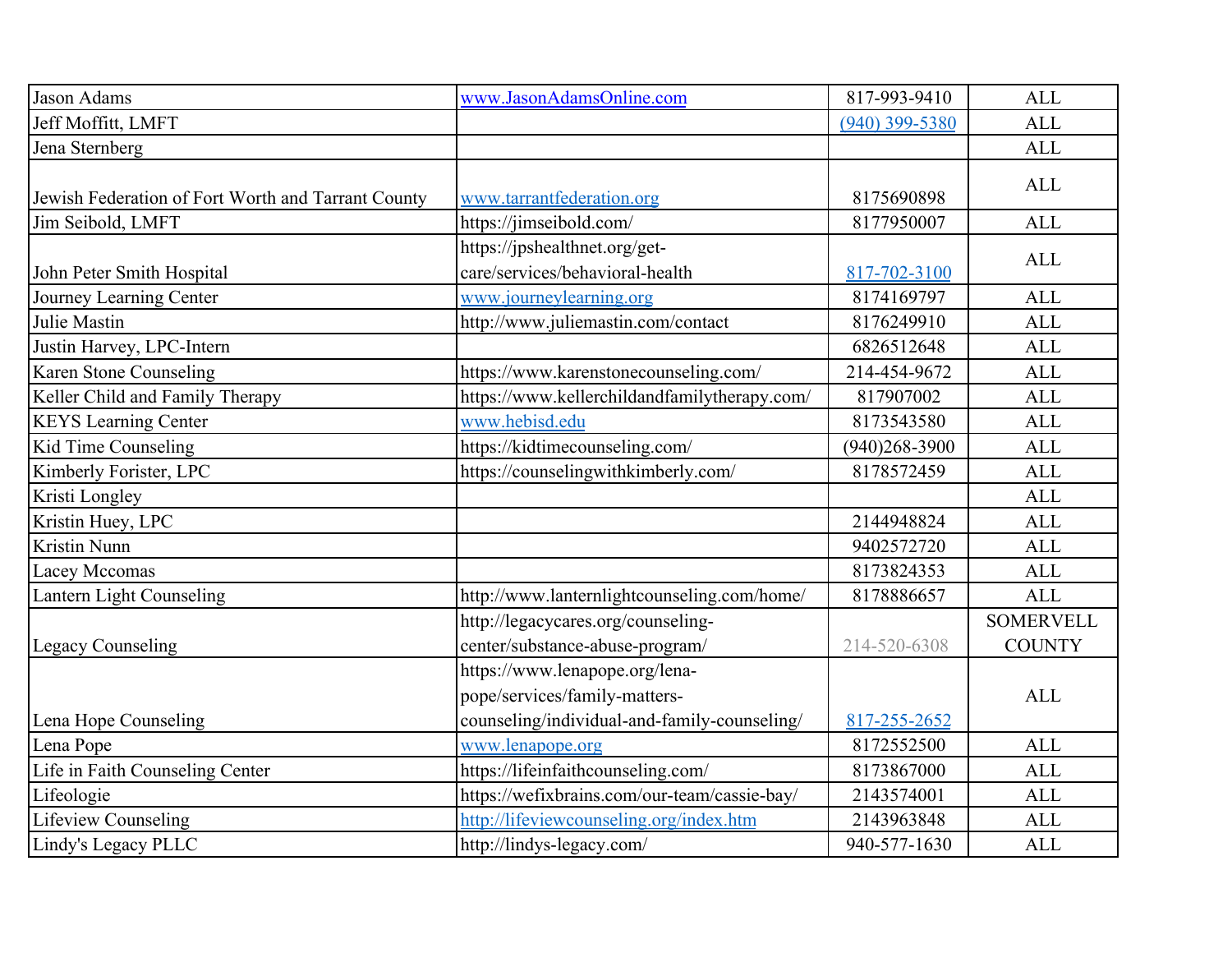| Lisa Landry, LCSW                                 |                                                 | 2142349157         | <b>ALL</b>            |
|---------------------------------------------------|-------------------------------------------------|--------------------|-----------------------|
| <b>Little Love Counseling</b>                     | http://littlelovecounseling.com/contact/        | 8177159152         | <b>ALL</b>            |
| LiveBeyond Counseling & Coaching                  | https://livebeyondcounseling.com/teen-counselin | 8177548886         | <b>ALL</b>            |
| Livewell Counseling                               | https://livewellcounselingdenton.com/           | 9402600011         | <b>ALL</b>            |
| <b>Living Perspective Counsleing</b>              | https://www.livingperspectivecounseling.com/    | $(972) 539 - 7373$ | <b>ALL</b>            |
| Logos Counseling LLC                              | https://www.logoscounseling.com                 | 817-812-2880       | ALL,                  |
| LOSS (Local Outreach to Suicide Survivors)        | http://mhatc.org/current-programs/              | 682-263-5677       | <b>Tarrant County</b> |
| <b>Lovell Counseling Services</b>                 | http://www.lovellcounseling.com                 | 254-968-4020       | <b>ERATH</b>          |
| Luma Psychology                                   | https://lumapsychology.com/                     | 8173137899         | <b>ALL</b>            |
| Lynda Carmouche Psychotherapy                     | https://www.lyndaspeaks.com/                    | 2142735045         | <b>ALL</b>            |
| M. Joseph Koos Counseling                         | http://www.mjkoos.com/                          | 8176377176         | <b>ALL</b>            |
| Maria T Isava                                     |                                                 |                    | <b>ALL</b>            |
| Mark Williams, LCDC                               |                                                 | 6827172066         | <b>ALL</b>            |
| Marlys Lamar                                      |                                                 |                    | <b>ALL</b>            |
| Marylyn C. Sines, Ph.D., PA                       | www.dr-sines.com                                | 9729160099         | <b>ALL</b>            |
| <b>Matt Sessoms</b>                               |                                                 | $(682)$ 226-7461   | <b>ALL</b>            |
| <b>MCP</b> Counseling                             | https://mcpcounseling.com/                      | 4697012331         | <b>ALL</b>            |
| Mending Clinic                                    | https://www.mendingclinic.com/                  | 8173187448         | <b>ALL</b>            |
|                                                   | https://lakesregional.org/wp-                   |                    | <b>COOKE</b>          |
| <b>Mental Health Services</b>                     | content/cache/all/index.html                    | 903-892-8185       | <b>COUNTY</b>         |
| Mesa Springs Hospital                             | https://mesasprings.com/                        | 817-484-0406       |                       |
| Millwood Hospital & The Excel Centers             | https://millwoodhospital.com/                   | 817-781-3181       | <b>ALL</b>            |
| Minta Johnson                                     |                                                 |                    | <b>ALL</b>            |
| Monique M. Thompson                               | http://www.mentalhealthvoice.com/               | 9728209965         | <b>ALL</b>            |
| <b>Mosaic Services</b>                            | www.mosaicservices.org                          | 14-821-5393 x272   | <b>ALL</b>            |
| Nadine Bracy, LPC                                 |                                                 | 8173396558         | <b>ALL</b>            |
| <b>NAMI Education Programs and Support Groups</b> | www.namitarrant.org                             | 817-332-6677       | <b>Tarrant County</b> |
| <b>NAMI Tarrant County</b>                        | www.namitarrant.org                             | 8173326677         | <b>ALL</b>            |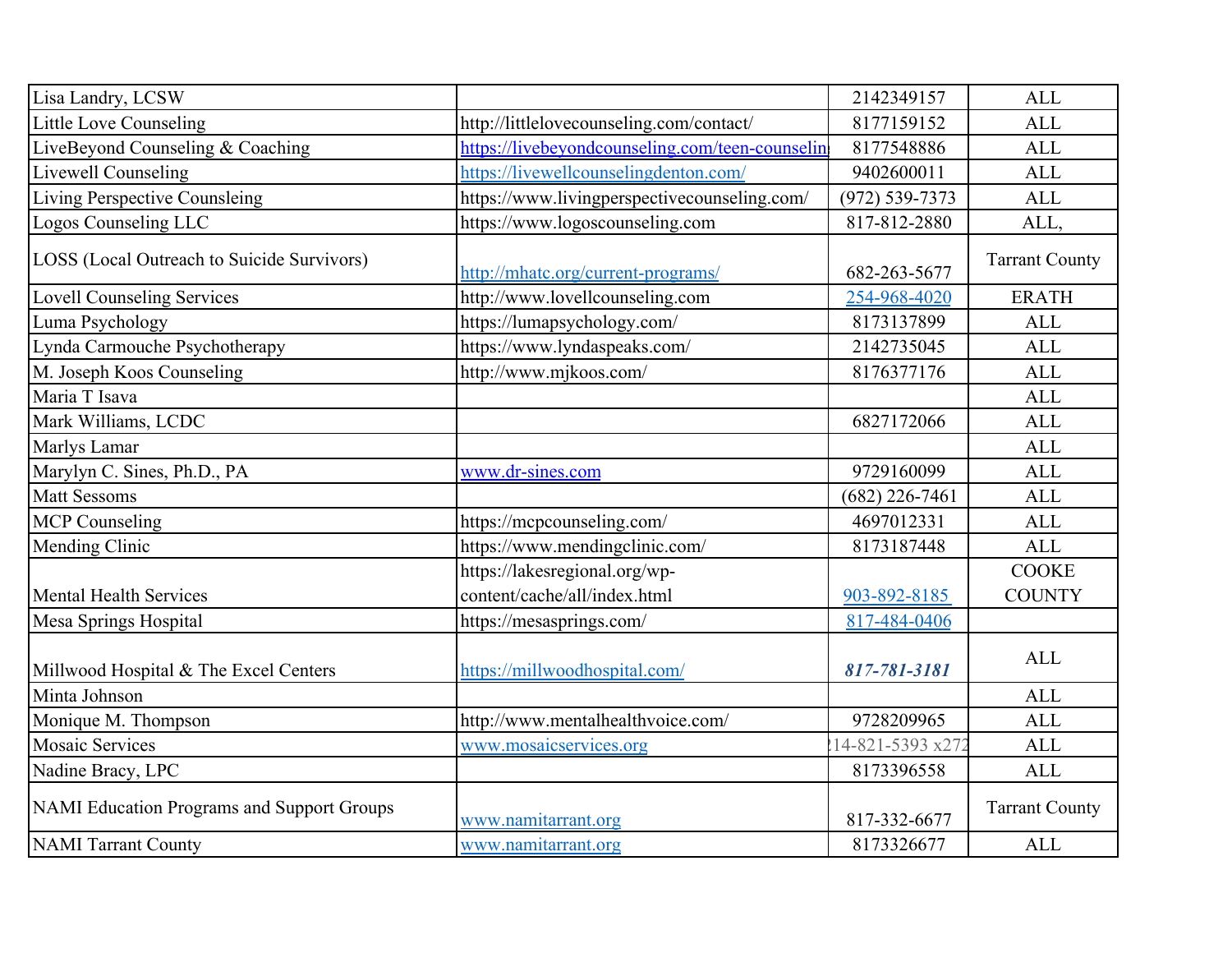| Naturally You, Integrative Health                | https://www.nat-you.com/                       | 9404846275       | <b>ALL</b>     |
|--------------------------------------------------|------------------------------------------------|------------------|----------------|
| Neetha Davdas                                    | https://www.drdevdas.com/contact-information   | 682-651-8651     | <b>ALL</b>     |
| New Horizon Counseling Center                    | http://www.newhorizoncounseling.com/contact.h  | 8176241222       | <b>ALL</b>     |
| <b>Nexus Recovery Center</b>                     | www.nexusrecovery.org                          | 2143210156       | All            |
| North Richalnd Hills Baptist Church--ESL Classes | nrbhc.org                                      | 8172849206       | <b>ALL</b>     |
| North Texas Addiction Counseling & Education     | www.dfwdrugtreatment.com                       | 8177958278       | <b>ALL</b>     |
| North Texas Counseling                           | http://www.northtexascounseling.org/           | 4696352872       | <b>ALL</b>     |
| North Texas Counseling Associates                | https://ntxcounseling.com/                     | 817-281-6822     | <b>ALL</b>     |
| North Texas Youth Connection                     | www.ntxyouthconnection.org                     | 9038934717       | <b>UNKNOWN</b> |
| North Wood Counseling Center                     | http://northwoodchurch.org                     | 7-656-8150 ext.1 | <b>TARRANT</b> |
| Olive Branch Family Therapy                      | http://www.olivebranchfamilytherapy.com/       | 940.483.1789     | <b>ALL</b>     |
| Opendoor Counseling and Assessment Services      | http://opendoortexas.com/                      | 9405650939       | <b>ALL</b>     |
| <b>Operation Open Door</b>                       | http://www.mhmrtarrant.org                     | 817-335-5405     | <b>ALL</b>     |
| Partners in Counseling                           | http://www.partnersincounseling.com/index.html | 8173541234       | <b>ALL</b>     |
| Pastoral Counseling and Outreach Center          | www.pccdallas.org                              | 2145264525       | <b>UNKNOWN</b> |
| <b>Pecan Valley Centers</b>                      | https://www.pecanvalley.org                    | 800-772-5987     | <b>ALL</b>     |
| Phoenix Associates Counseling Services           | www.phoenixacs.org                             | 8173380311       | <b>ALL</b>     |
| Phoenix House of Dallas                          | www.phoenixhouse.org/texas                     | 2149991044       | All            |
| <b>Plaisance Counseling</b>                      | Www.plaisancecounseling.com                    | 682-472-2057     | <b>ALL</b>     |
| <b>PSP Counseling Services</b>                   | https://pspcounseling.com                      | 817-626-6401     | <b>ALL</b>     |
| Psychology Care Associates, PLLC                 | https://www.psychologycareassociates.com       | 817-437-4505     | <b>ALL</b>     |
| Rachel Jones, LMFT                               | http://www.racheljjones.com/                   | 8175628800       | <b>ALL</b>     |
| <b>Ranch Hands Rescue</b>                        | RanchHandRescue.org                            | 9402400500       | <b>ALL</b>     |
| <b>REACH</b> of Denton                           | www.reachcils.org                              | 9403832742       | All            |
| Rebecca Jeffers, LCSW                            | http://rebeccajeffers.com/                     | 8172197913       | <b>ALL</b>     |
| Recovery Resource Council                        | www.recoverycouncil.org                        | 8173326329       | <b>ALL</b>     |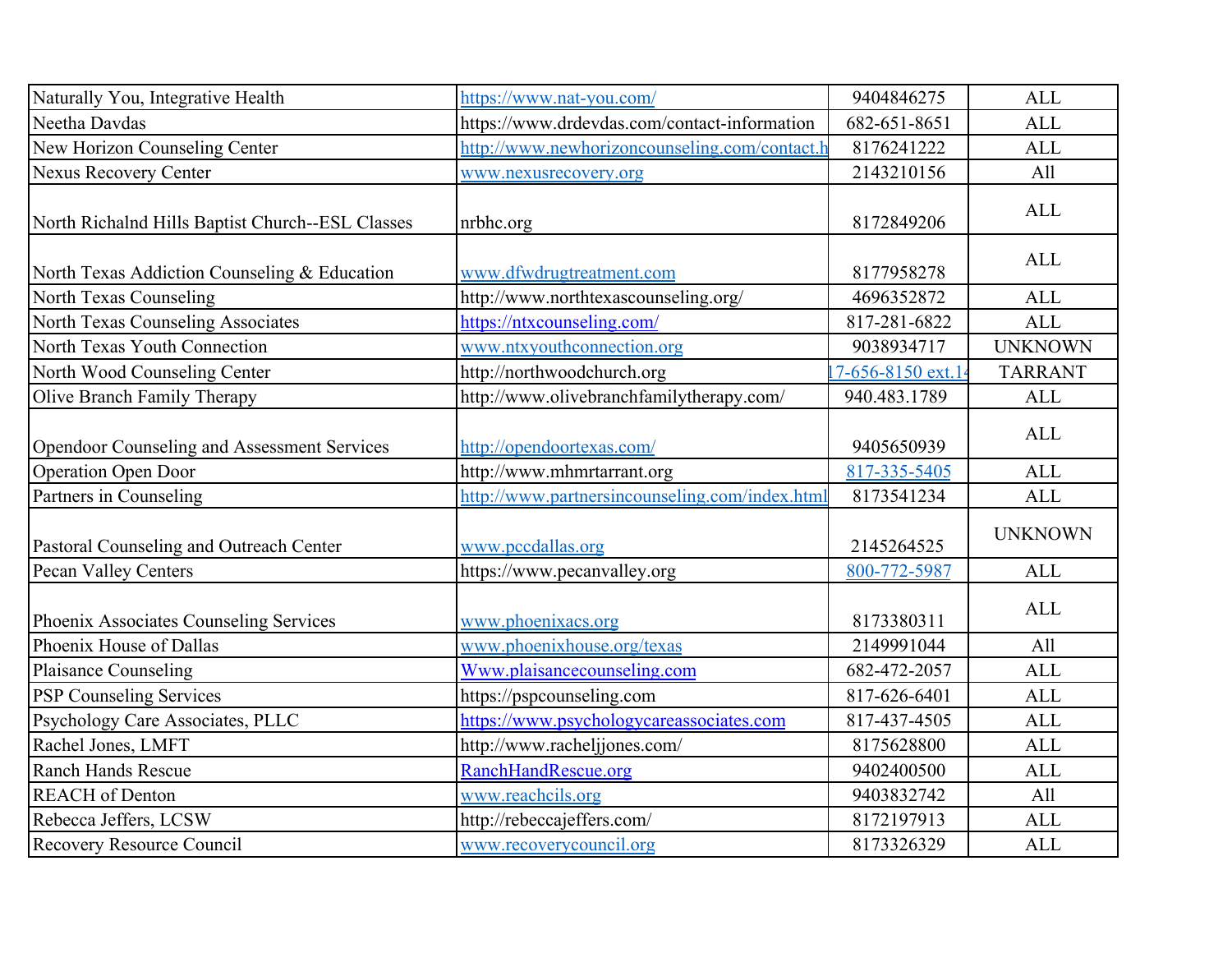| Recovery Resource Council                                                                  | recoverycouncil.org                              | 17-332-6329 xt 24 | <b>ALL</b>  |
|--------------------------------------------------------------------------------------------|--------------------------------------------------|-------------------|-------------|
| Redeemed Life Counseling                                                                   | http://redeemedlifecounseling.com/team/serena-ti | 9404891788        | <b>ALL</b>  |
| <b>Regal Oak Counseling</b>                                                                | http://regaloakcounseling.com/                   | 6826517621        | <b>ALL</b>  |
| <b>Renovare Wellness</b>                                                                   | https://www.renovarewellness.com/                | 2146738546        | <b>ALL</b>  |
|                                                                                            |                                                  |                   | ALL         |
| <b>Resource Connection of Tarrant County</b>                                               | www.tarrantcounty.com/tc_resource                | 8175317600        |             |
| Restoration                                                                                | https://www.restorationcec.com/                  | 8172919872        | <b>ALL</b>  |
| Restore Counseling at Light of the World Church                                            | www.lotwchurch.org                               | 8177500444        | <b>ALL</b>  |
| <b>Richard Young</b>                                                                       |                                                  | 2253307019        | <b>ALL</b>  |
| Ron Randall, LMFT                                                                          |                                                  | 8177569004        | <b>ALL</b>  |
| Ross Trauma Institue                                                                       |                                                  | 9405394989        | <b>ALL</b>  |
| <b>RUD</b> Counseling                                                                      | https://www.hope2heal.net/                       | 8174664450        | <b>ALL</b>  |
| Sally Rye, LPC                                                                             |                                                  | 8179694937        | <b>ALL</b>  |
| Sam Slaton                                                                                 |                                                  |                   | <b>ALL</b>  |
| Santa Fe Youth Services                                                                    | www.santafeyouth.org                             | 8174924673        | <b>ALL</b>  |
| <b>Sante Center</b>                                                                        | https://www.santecenter.com/                     | 866.238.3154      | <b>ALL</b>  |
| Sarina Harz LPC                                                                            |                                                  | 6824782794        | ALL         |
| School Climate Improvement Resource Package                                                | safesupportivelearning.ed.gov                    |                   | <b>ALL</b>  |
| School-Wide Positive Behavior Support Getting Started<br>Workbook and other PBIS resources | www.txbehaviorsupport.org                        |                   | <b>ALL</b>  |
| Sereneco Wellness Center                                                                   | https://www.serenecowellnesscenter.com/          | 9722590109        | <b>ALL</b>  |
| <b>Shaunte Collins</b>                                                                     |                                                  |                   | <b>ALL</b>  |
| SkyLife Wellness                                                                           | www.skylifesouthlake.com                         | 214-810-3756      | <b>ALL</b>  |
| Sloan Counseling                                                                           | http://www.sloancounseling.com/index.html        | 2142561544        | <b>ALL</b>  |
| <b>Solutions of North Texas</b>                                                            | www.sontx.org                                    | 9408986202        | All         |
| <b>Soul Care Associates</b>                                                                | https://soulcareassociates.com/                  | $(469)$ 518-4360  | <b>ALL</b>  |
| <b>Star Council on Substance Abuse</b>                                                     | https://www.starcouncil.org                      | 800) 375-1395     | WISE COUNTY |
| <b>Starlite Recovery</b>                                                                   | https://www.starliterecovery.com/                | 30-634-2212       | <b>ALL</b>  |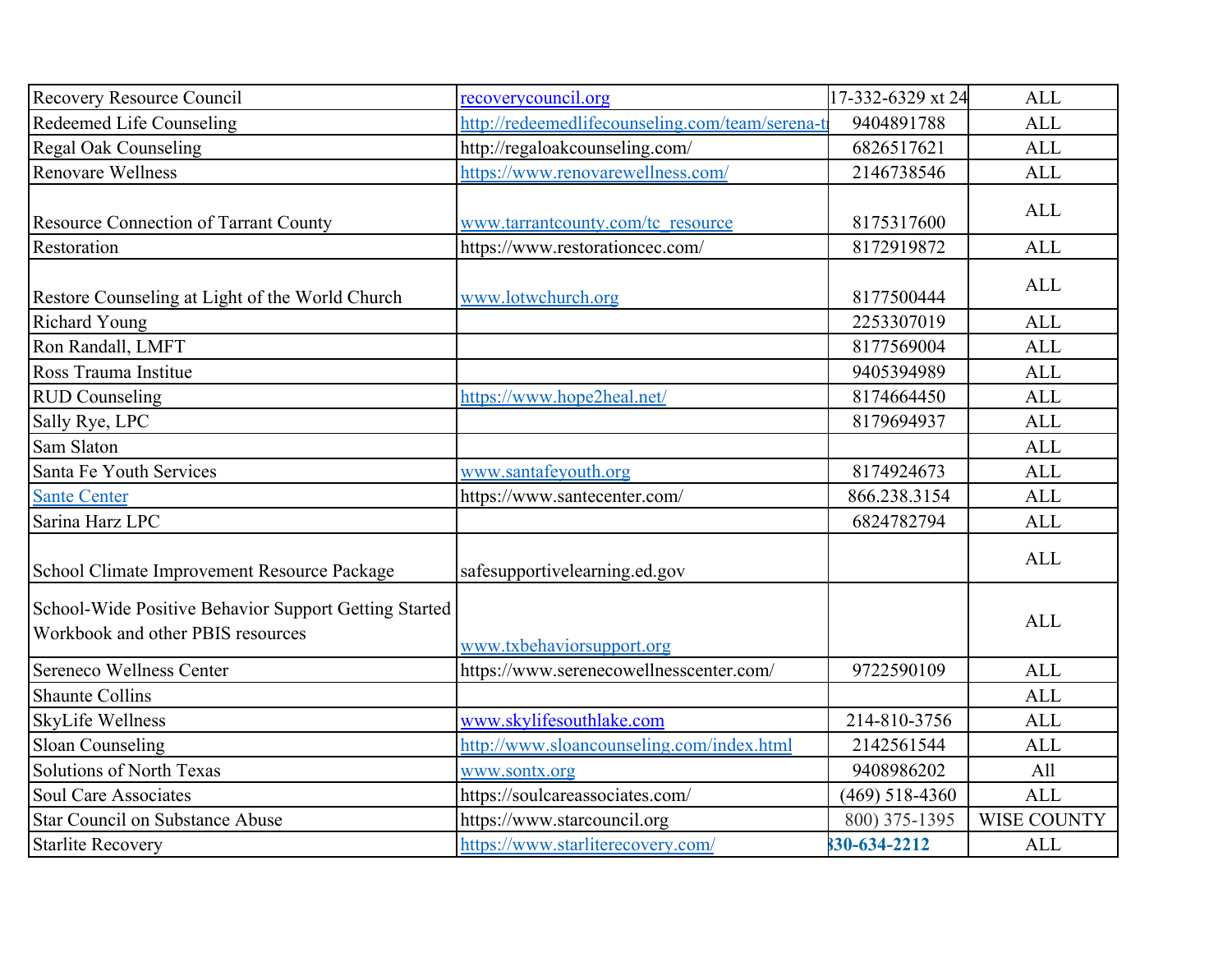| <b>Stress and Anxiety Solutions</b>            | http://stephanieadamslpc.com/                 | 8176778336       | <b>ALL</b>     |
|------------------------------------------------|-----------------------------------------------|------------------|----------------|
| <b>Survivors Road2healing</b>                  | www.road2healing.com                          | 8175850345       | <b>ALL</b>     |
| Susan Chester, LPC                             | https://www.susanchesterlpc.com/              | 4692127862       | <b>ALL</b>     |
| <b>Tarrant County Advocate Program</b>         | www.yapinc.org                                | 8178011612       | <b>ALL</b>     |
| <b>Tarrant County Challenge</b>                | www.tccchallenge.org                          | 8173366617       | <b>ALL</b>     |
| <b>Tarrant Literacy Coalition</b>              | www.tarrantliteracycolaition.org              | 8178700082       | <b>ALL</b>     |
| <b>Tarrant Lteracy Association</b>             | www.tarrantliteracy.org                       | 8179234242       | <b>ALL</b>     |
|                                                | https://www.e-                                |                  | <b>ALL</b>     |
| Telepsychiatry                                 | psychiatry.com/intermediate patient new       |                  |                |
| <b>Terra Therapies</b>                         | https://terratherapiestx.com/                 | 8179070022       | <b>ALL</b>     |
| Terri Menotti                                  |                                               |                  | <b>ALL</b>     |
|                                                |                                               |                  | <b>UNKNOWN</b> |
| <b>Texas Applied Behavior Analysis Support</b> | txaba.org                                     |                  |                |
| Texas Behavior Support Initiative              | txbehaviorsupport.org                         |                  | <b>ALL</b>     |
|                                                | https://www.texashealth.org/health-and-       |                  | <b>ALL</b>     |
| Texas Health Behavioral Health Center          | wellness/behavioral-health                    | 682-549-7916     |                |
| <b>Texas Online Cousneling</b>                 | https://www.texonlinecounseling.com/          | 8448724161       | <b>ALL</b>     |
| <b>Texas Social Services</b>                   | www.texassocialservices.org                   | None             | <b>UNKNOWN</b> |
| <b>Texas Youth Prepardness Council</b>         | txssc.txstate.edu/about/programs/yp-council   | 512-245-6233     | <b>ALL</b>     |
| The Answer Psychological Services              | https://theanswerpsychservices.business.site/ | $(920)$ 412-7793 | <b>ALL</b>     |
| The Art Station                                | www.theartstation.org                         | 8179212401       | <b>ALL</b>     |
| The Clubhouse for Special Needs                | www.theclubhouse.org                          | 8172850885       | <b>ALL</b>     |
| The Counseling Place                           |                                               | 940-627-1630     | <b>ALL</b>     |
| The Learning Center of North Texas             | www.tlcnt.org                                 | 8173360808       | <b>ALL</b>     |
| The LOSS team of Tarrant County                | http://mhatc.org/loss-team/                   | $(682)$ 263-LOSS | <b>ALL</b>     |
|                                                |                                               |                  | <b>ALL</b>     |
| The Oak Inside: Assessment & Counseling        | www.drjaquiotto.com                           | 817-492-5105     |                |
| The Parenting Center                           | www.theparentingcenter.org                    | 8173326348       | <b>ALL</b>     |
| The Parenting Center                           | WWW.THEPARENTINGCENTER.ORG                    | 8173326348       | <b>ALL</b>     |
| The Right Step                                 | https://www.rightsteprehabdfw.com/            | 1-844-768-1161   | All            |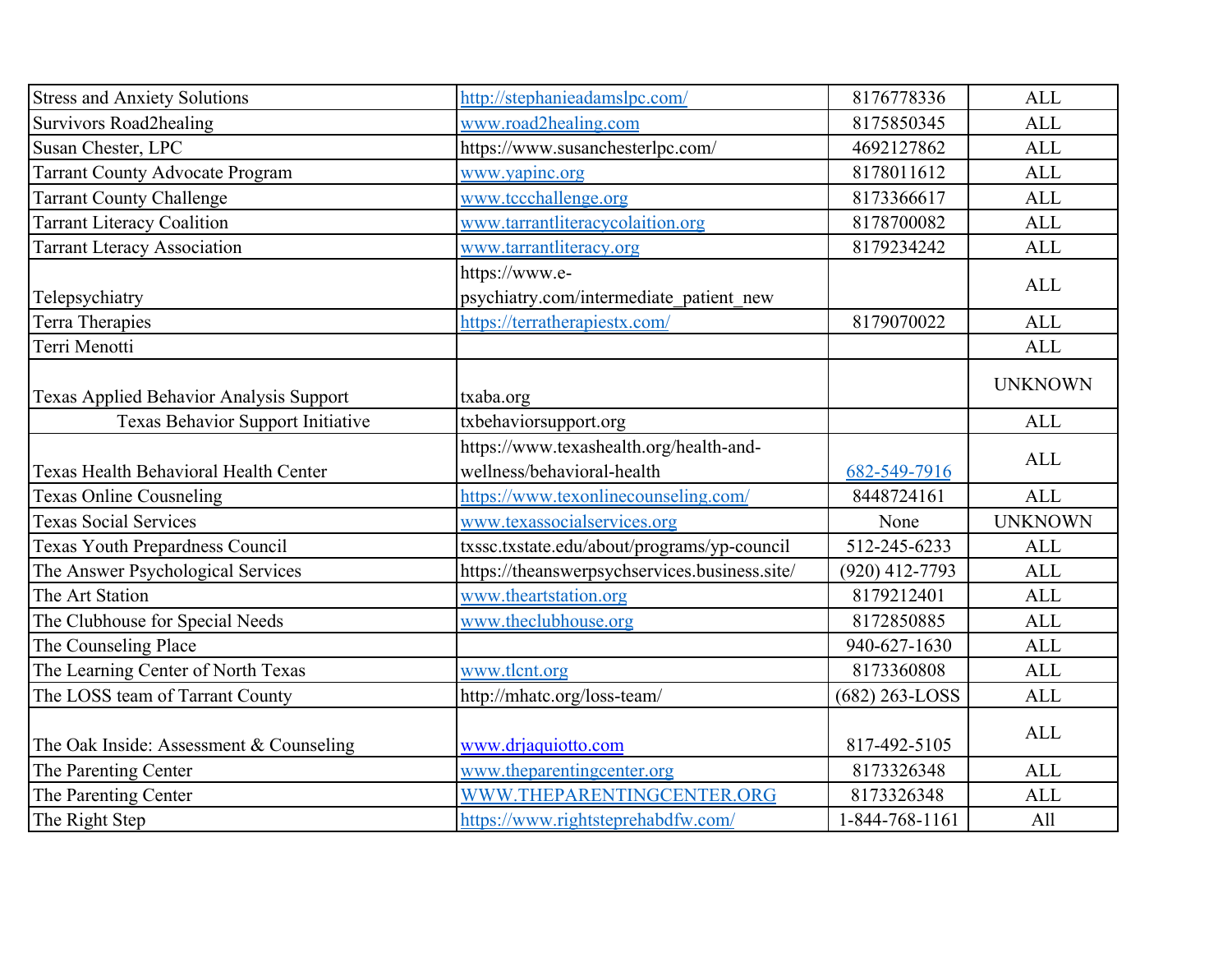|                                             |                                                          |                  | <b>TARRANT</b> |
|---------------------------------------------|----------------------------------------------------------|------------------|----------------|
| The Salvation Army First Choice Program     | https://www.salvationarmydfw.org/p/locations/fo          | $(817)$ 344-1800 | <b>COUNTY</b>  |
| The Warm Place                              | https://www.thewarmplace.org/                            | 817-870-2272     | <b>TARRANT</b> |
| The Well House Group                        | http://www.thewellhousesouthlake.com/                    | 8176094080       | <b>ALL</b>     |
| <b>Therapeutic Transitions</b>              | https://therapeutictransitions.org/                      | 8179143251       | <b>ALL</b>     |
| Thinkspace Therapy                          |                                                          | 940-577-1848     | <b>ALL</b>     |
| Tim Harris, LPC                             |                                                          | 8176011403       | <b>ALL</b>     |
| <b>Transitions Cousneling</b>               | https://transitionstx.com/                               | $(972)$ 369-9462 | <b>ALL</b>     |
| Trauma Support Services of Nroth Texas      | www.tssnt.org                                            | 8173787158       | <b>ALL</b>     |
| Trisha Murphy Rae, LCSW                     |                                                          | 6822283172       | <b>ALL</b>     |
| <b>Truehearted Counseling</b>               | http://www.truehearted.org/                              | 6822379855       | <b>ALL</b>     |
| <b>UMOJA</b>                                | www.umojaftworth.org                                     | 8174750515       | <b>ALL</b>     |
| <b>United Community Centers</b>             | www.unitedcommunitycenters.org                           | 8179275556       | <b>ALL</b>     |
| University Behavioral Health                | https://universitybehavioral.com/                        | 214-604-8377     | <b>ALL</b>     |
| UNT Child and Family Resource Clinic        | https://coe.unt.edu/child-and-family-resource-<br>clinic | 9405652066       | <b>UNKNOWN</b> |
| UNT Counseling and Human Development Center | www.coe.unt.edu/chdc                                     | 9405652970       | <b>UNKNOWN</b> |
| <b>UNT Psychology Clinic</b>                | http://psyc.unt.edu/clinic/                              | 9405652631       | <b>UNKNOWN</b> |
| <b>UNT Substance Abuse Resource Center</b>  | www.unt.edu                                              | 9403698711       | All            |
| Valhalla Wellness                           | https://www.tjohnsoncounseling.com/                      | 6827083460       | <b>ALL</b>     |
| Valley to Summit Counseling                 | https://www.valley-to-summit.com                         | 8178941170       | <b>ALL</b>     |
| Van Eric Martin, LPC                        |                                                          | 8174799341       | <b>ALL</b>     |
| <b>Venting Place</b>                        | http://www.ob-jc.com                                     | 817-645-3240     | <b>JOHNSON</b> |
| Vet Center                                  | www.vetcenter.va.gov                                     | 8179219095       | <b>ALL</b>     |
| <b>Victory Temple Ministries</b>            | http://victorytemplerecovery.org                         | 817-626-1819     | <b>TARRANT</b> |
| Vida June Phoenix                           |                                                          | 9403995187       | <b>ALL</b>     |
| <b>Wales Counseling Center</b>              | https://www.walescounseling.com/                         | 8176172247       | <b>ALL</b>     |
| WebLitLegit                                 | https://www.safercaretexas.org/weblitlegit/              | 817-805-1252     | <b>ALL</b>     |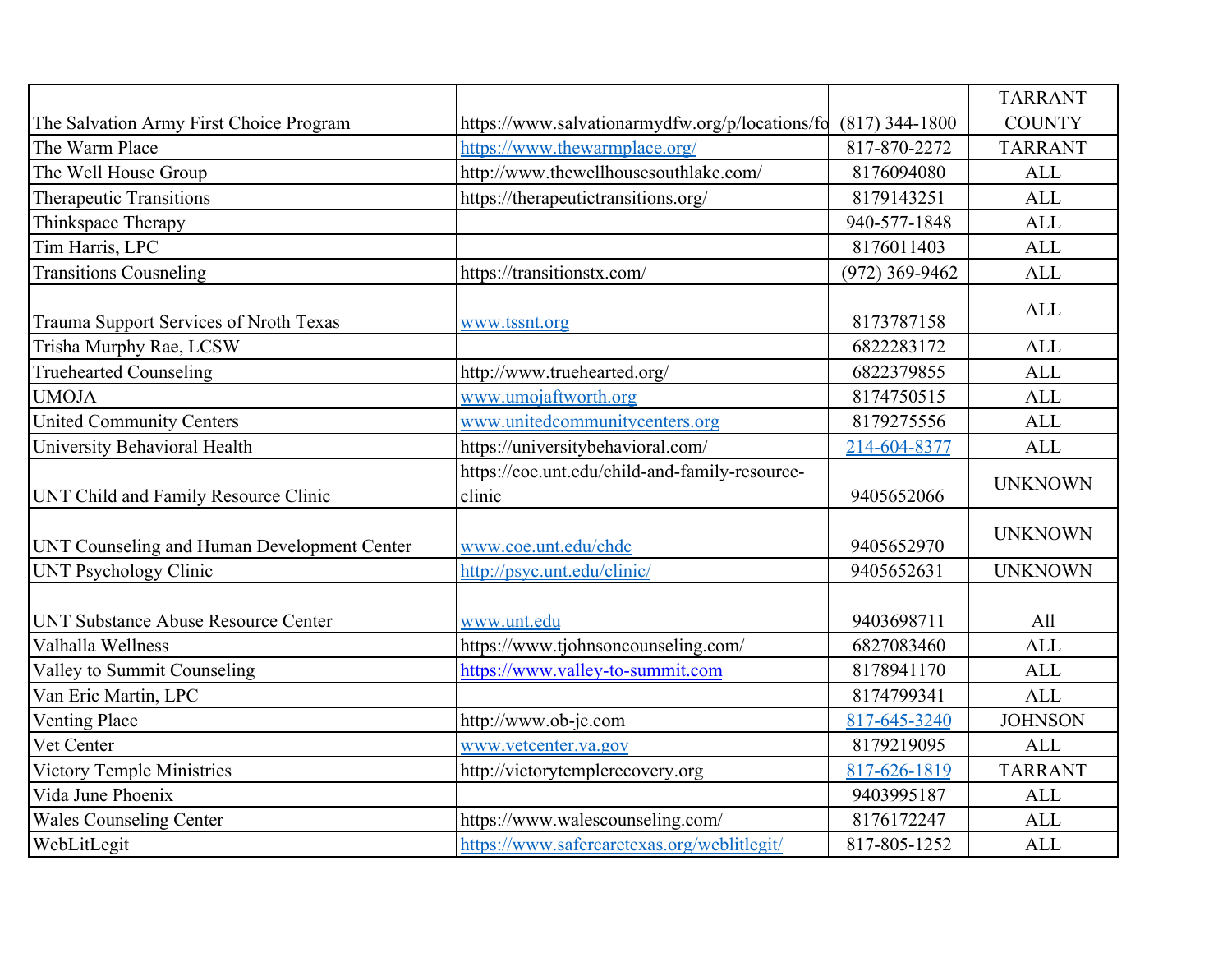| Will Singleton                            | https://willsingleton.com/                | $(972)$ 978-9784   | ALL            |
|-------------------------------------------|-------------------------------------------|--------------------|----------------|
| William Billingsley, PHD                  |                                           | 8173822799         | ALL            |
| Winning the Fight                         | https://wtf-winningthefight.org           | 972-467-7704       | <b>TARRANT</b> |
| <b>Wise County Christian Counseling</b>   | https://www.wiseccc.org/                  | $(940) 627 - 1618$ | ALL            |
| <b>Women's Center of Tarrant County</b>   | www.womenscentertc.org                    | 817-927-2737       | <b>TARRANT</b> |
| <b>Women's Mental Wellness</b>            | https://heidimcbain.com/                  | 214-206-6918       | ALL            |
| Worth Baptist Church Counseling           | https://www.worthbc.org                   | 817-534-0787       | tARRANT        |
| <b>YMCA</b> of Arlington                  | www.ymca-arlington.org                    | 8172999629         | ALL            |
| YMCA of Metro Fort Worth                  | www.ymcafw.org                            | 8173359622         | ALL            |
| Youth and Family Counseling               | www.youthandfamilycounseling.org          | 9727242005         | All            |
|                                           | txssc.txstate.edu/tools/youth-engagement- |                    | ALL            |
| Youth Engagement Toolkit                  | toolkit/                                  | 512-245-8082       |                |
| Youth Mental Health First Aid             | www.MHMRtarrant.org                       | $(817)$ 569-4340   | <b>TARRANT</b> |
|                                           |                                           |                    | <b>DENTON</b>  |
|                                           |                                           |                    | COUNTY, WISE   |
| Youth Mental Health First Aid             | http://www.mhmrtarrant.org                | 940) 565-5295      | COUNTY,        |
| Youth Mental Health First Aid             | http://www.mhmrtarrant.org                | 940-397-3368       | <b>DENTON</b>  |
| <b>YWCA Fort Worth and Tarrant County</b> | www.ywcafortworth.org                     | 8173326191         | ALL            |
| Zen Counseling                            | https://www.zen-counseling.com/           | 972-357-6387       | <b>ALL</b>     |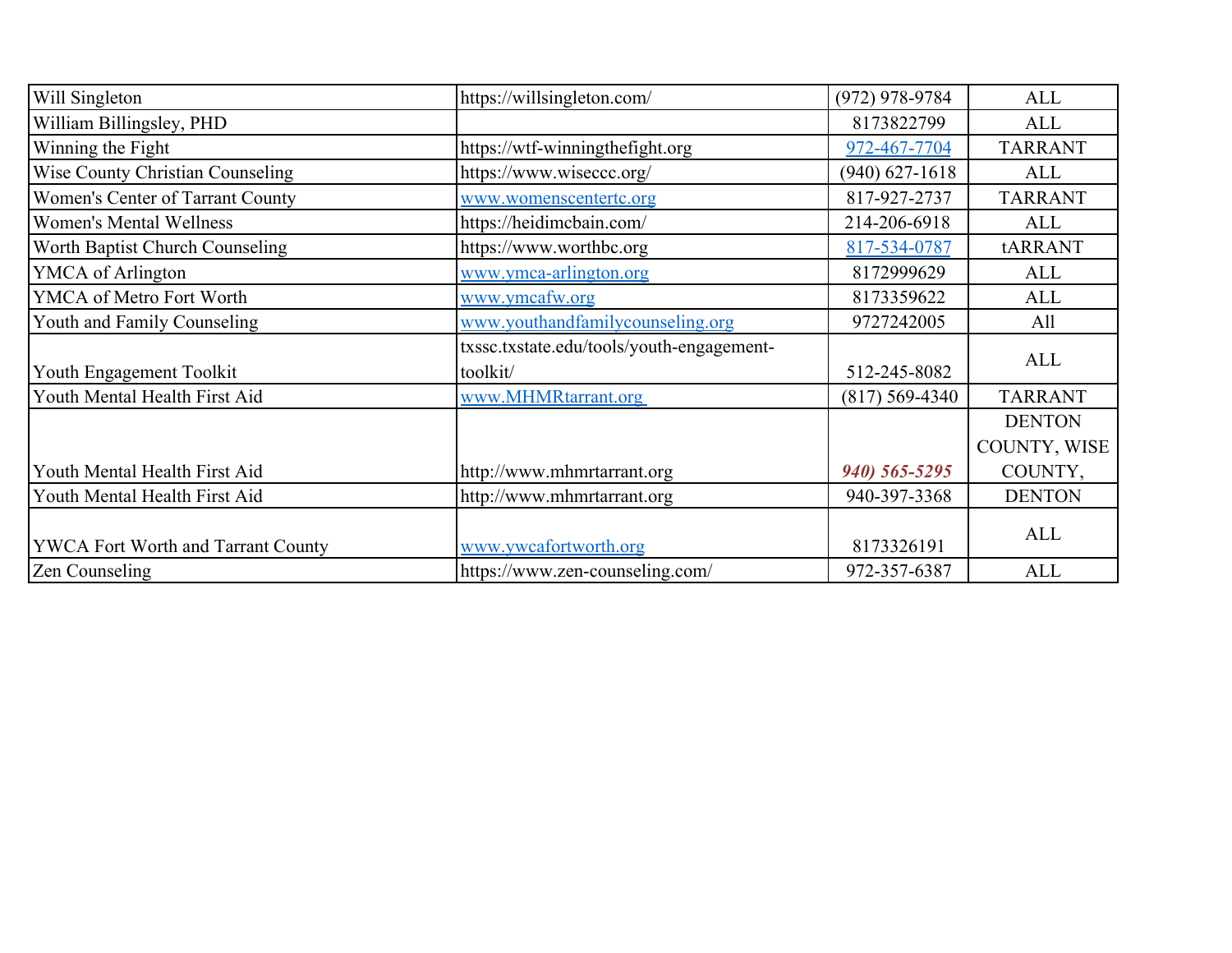